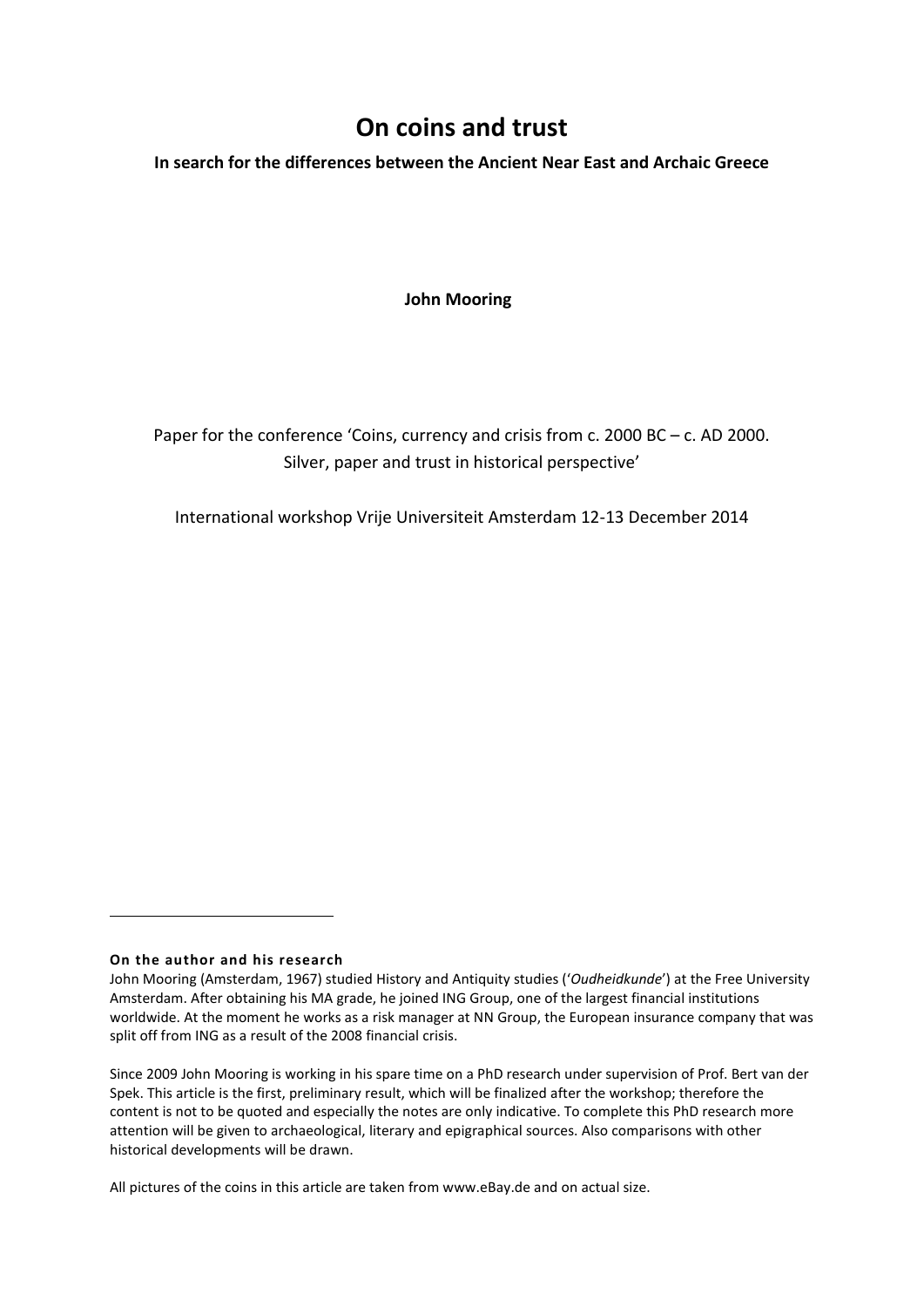### **1. Introduction**

Money has already existed, in several shapes, since the third millennium in the Ancient Near East; and also for about as long in Egypt. In the seventh century BCE, the first coined money appears. This may have been invented in the kingdom of Lydia in Anatolia. Coins became rapidly popular in the Greek world, but were largely ignored in the East. Only with the conquests of Alexander the Great coined money was widely used in both the Greek world and the Ancient Near East. Why there was such a difference in popularity? To answer this intriguing question we have to look at Greece but also the Ancient Near East, to cities that used coins and those that didn't, to social and historical developments, to the use of coinage and of course to coinage itself.

# **2. A history of early coinage**

The first coins were produced in Lydia and the neighbouring Greek city states of Ionia around 600 BCE. They were made of electrum, an alloy of gold and silver which can be found in nature, but could also be manmade. There has been a lot of discussion on the development of the earliest coins, but unfortunately there is too little information to answer all questions with certainty. The following narrative could, for all these uncertainties, very well be an accurate description of this process and add to the understanding of the development of early coinage.

In the Lydian kingdom natural electrum was found in the river Pactolus. These natural resources were among other applications used by the Lydian king to 'finance' his expansion towards the Greeks living on the Ionian shores. To achieve this, he needed a lot of support from the elite, but also from mercenaries who wanted to fight for him. To reward the elite for their support and the mercenaries for their services, precious gifts were given, just like it was done for centuries and how it came to be reflected in the ancient stories sung by Homer. However, in Lydia this was done in a more structural way and more regularly, so the Lydian court found a controlled way to support its expansion. The natural electrum riches were made into small pieces<sup>[2](#page-1-0)</sup> with the symbol of the Lydian king: a fierce, roaring lion. This perfect gift from the king would certainly buy him the support of those who received it<sup>[3](#page-1-1)</sup>.

This habit of making small gifts was soon also known by the Greeks in the Ionian cities, who were in close contact with the Lydian court, either on friendly terms, at times, or unfortunately sometimes also as the opponents to the Lydian king. They copied this and brought these small pieces of precious metal to the next level, as they produced coinage which was used in all kinds of contacts and transactions<sup>[4](#page-1-2)</sup>. Although the above can hardly be

<span id="page-1-0"></span><sup>2</sup> Pieces ranging from 14.2 to 0.07 (!) grams, being 1 *stater* to 1/192 part of a *stater* were made.

<span id="page-1-1"></span> $3$  This can be referred to as 'submoney'; a value before it comes to the market, e.g. a painting given by the painter to someone who has helped him (Goudsmit (2004).

<span id="page-1-2"></span> $4$  Cf. Van Alfen (2012): 27.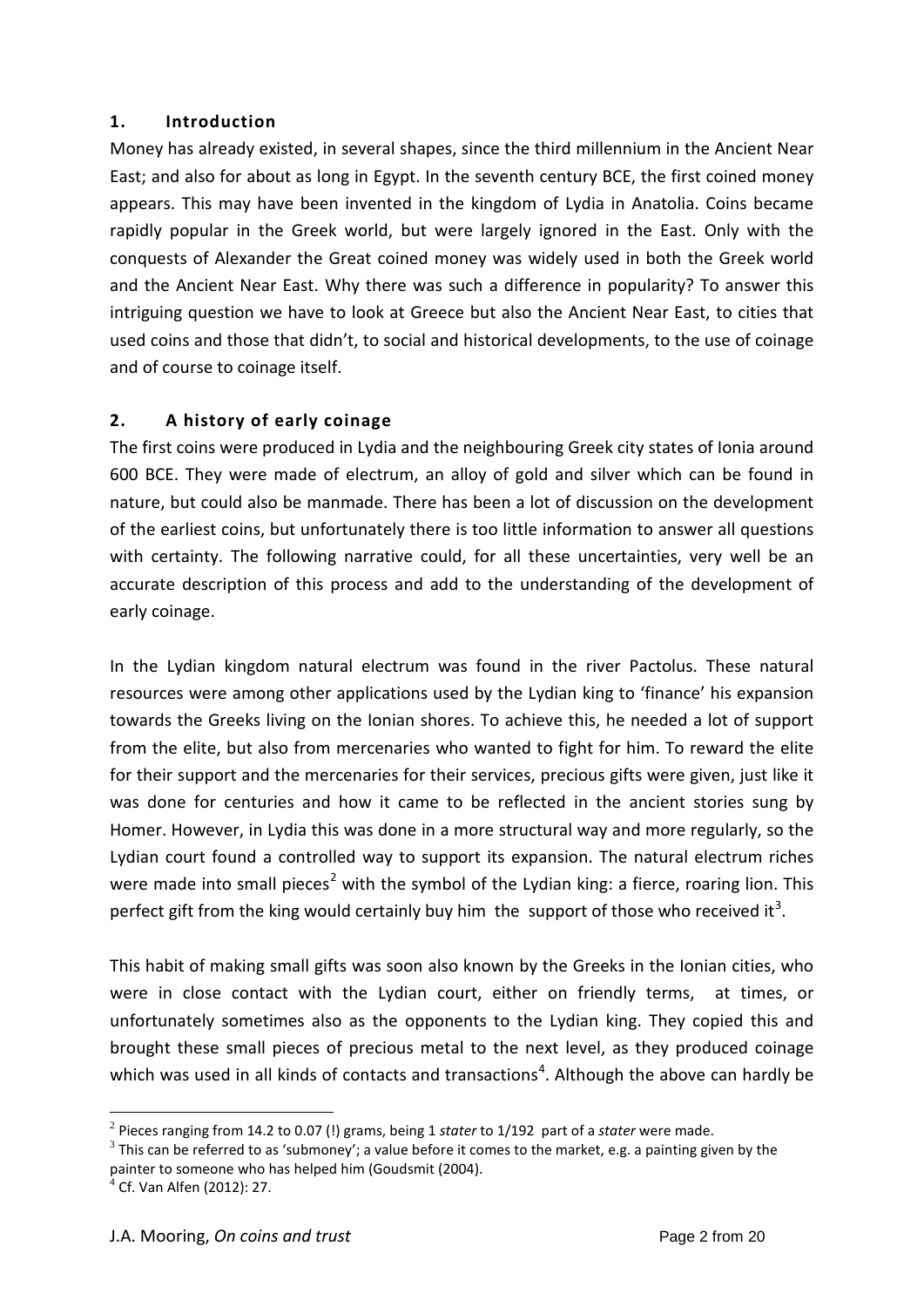substantiated by literary or archaeological evidence, and details may have differed (maybe the Lydians already used these pieces of electrum as money), for me that next step is the most interesting one. How did the Lydian proficiency (call it 'invention' if you like) in making pre-weight, precious gifts become an innovation with such far-reaching implications? And why was this, in the non-Greek world, not considered as a true innovation and largely neglected<sup>[5](#page-2-0)</sup>? To answer these questions, let us first look into the question as to how money in general evolved in society.

## **3. Theories on the development of money**

It is generally accepted that money serves three purposes:

- it's used to quantify wealth. In the third millennium BCE, writing emerged from inventory lists that were made for the kings and temples of Mesopotamia. Next to the question how much wool, sesame oil and barley there was stored in the warehouses, the officials wanted to calculate with these data e.g. when a loan was granted. Therefore the products were valued against some general commodity like barley, dates of silver, which made it possible to compare or add (the value of) products. So money was used as a **means of account** to facilitate the administration of institutions.
- When societies developed, tasks and skills tended to develop correspondingly, which led to specialisation. Professions like those of the carpenter, baker and tailor arose, but these professionals needed to share their products to satisfy their combined needs. This requirement is, of course, the inevitable result of the division of labour. The exchange of these material or immaterial products was facilitated by money, a commodity that was generally accepted. So money was used as a **means of payment**. At the same time it must be stressed that purchases were usually conducted differently from modern shopping practices with direct payment; exchange of goods were registered and only paid once in a while, such as during harvest time<sup>[6](#page-2-1)</sup>.
- The specialization and the deferred payments for products needed, as descibed above, also led to another phenomenon. The rather egalitarian tribal society became stratified and social classes arose. Whereas the tribal chieftain had become the leader of his people due to his ancestry or physical strength, an Egyptian vizier or Sumerian commissioner managed to gain power and gather wealth essentailly on account of his skills and his knowledge. Resources accumulated at certain groups, but they were also saved for later use. Money was an ideal instrument for this purpose.

<span id="page-2-0"></span><sup>&</sup>lt;sup>5</sup> Sherratt and Sherratt (1993) link the occurrence of minting activity in Lydia and Greece to the availability of locally mined precious metals. This cannot explain the whole story.

<span id="page-2-1"></span> $6$  Therefore the deferred payment is sometimes described as lending or credit; see below on the credit theory of money.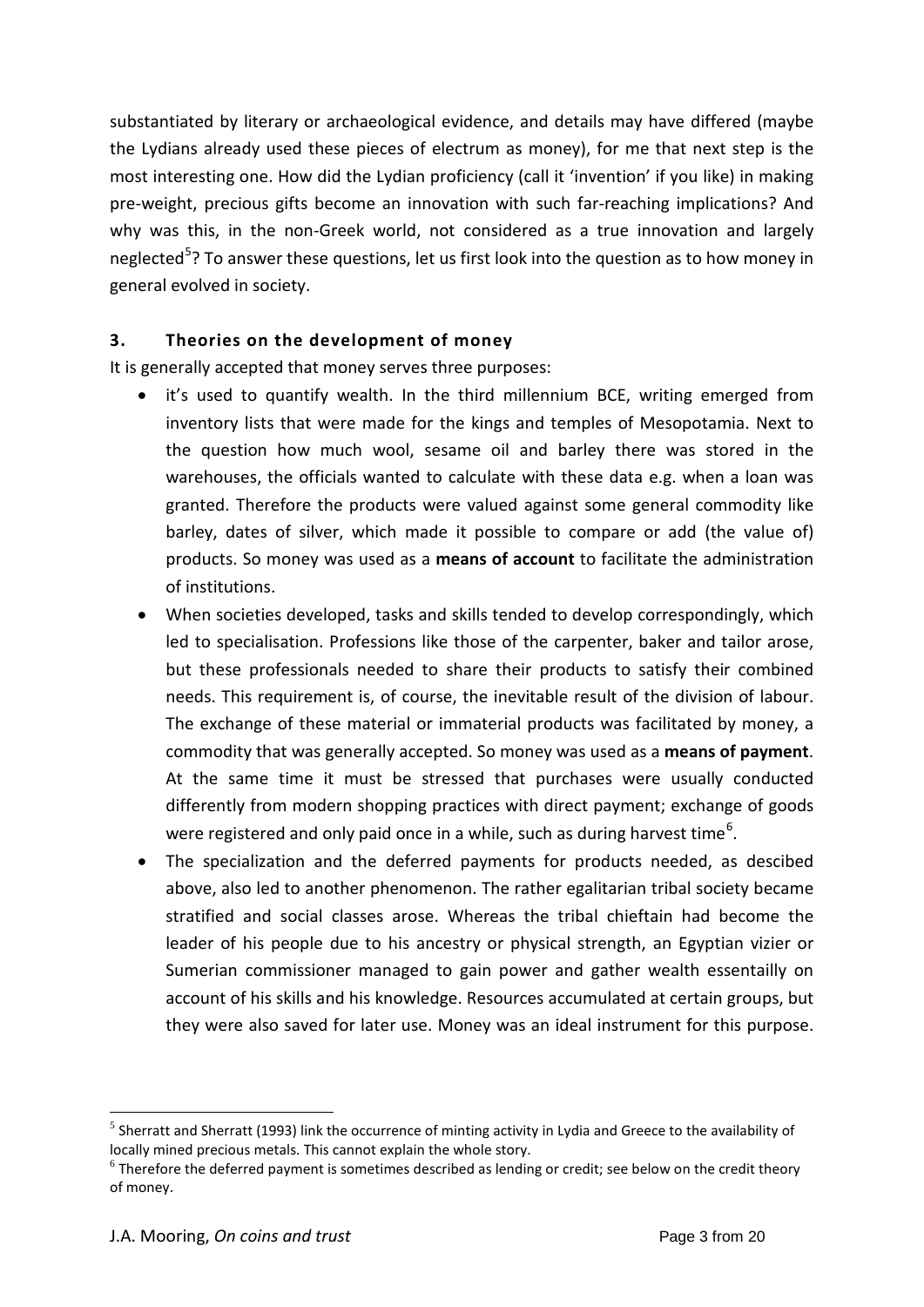So money was used as a **means of storing wealth[7](#page-3-0)** . Note that this is something different than the 'accumulation of wealth' caused by gift exchange between chieftains and kings; in those instances the emphasis was on the prestige of the foreign, luxurious object, not on storing local riches. Interestingly enough, the *nouveaux-riches* were also able to purchase these foreign, luxurious objects, and this ability caused tensions in society.

Looking at these purposes, it is possible to fit these functions or applications of money into the theories on the origins of money. However, when we focus on the origins of money, we enter into a vast realm of disciplines (history, economy, anthropology, sociology etc.), scientists, theories and evidence from all times and places. I have selected three theories which are very well elaborated and widely used in publications, whilst realizing that a wealth of other theories, details and sources will be left without mention or use, since, after all, there is not enough space or time for a comprehensive discussion; nor is it required because, after all, it is best to focus on the relevance to the current argument.

<span id="page-3-2"></span>Orthodox economists, especially, focus on the purpose to facilitate payments. The driving force in this school of though is the pursuit of personal gain; a carpenter wants to barter his products, say, a chair, for such useful things as bread, milk, clothes or shoes and hopefully also some luxury item like meat. He would best succeed if he were able to swap his chair against a commodity $8$  which was easily dividable and durable, so he could use part of that commodity for buying his daily needs and save the rest for future purchases. He learned that some commodities were easier to use in this barter and he had therefore built a preference for that commodity. As soon as a society had developed such a preference, this commodity could also be used as money. In Mesopotamia barley, wool, dates and silver were such preferred commodities, which were used next to each other as substitutes or rather as complementary items.

- 1. Easily carried with you, so it's **portability**
- 2. Stands up to wear and tear, so it's **durability**
- 3. Immediately recognizable for its exact worth, so its **recognisability**
- 4. **homogeneous** as one piece can be interchanged by another
- 5. **stable**. Its value should not vary widely, erratically or unpredictably
- 6. **limited**. The supply of money needs to be controlled, otherwise if too scarce or plentiful, it could seriously change stability

<span id="page-3-0"></span><sup>&</sup>lt;sup>7</sup> Sometimes there is a distinction made between a means of exchange and a means of deferred payments (e.g. Furnham and Argyle (1998)). In my opinion the latter is just a combination of the means of payment and the means of storing wealth.

<span id="page-3-1"></span> $8$  Which commodity was best suited to be used as money depends on a number of qualities. Furnham and Argyle (1998) list important characteristics of money. Good money is:

From these characteristics is becomes immediately clear that some sorts of money, e.g. stone money (*rai* from the Pacific island Yap) or cowrie shells, cannot qualify as 'good money'. They are sometimes referred to as 'primitive money'.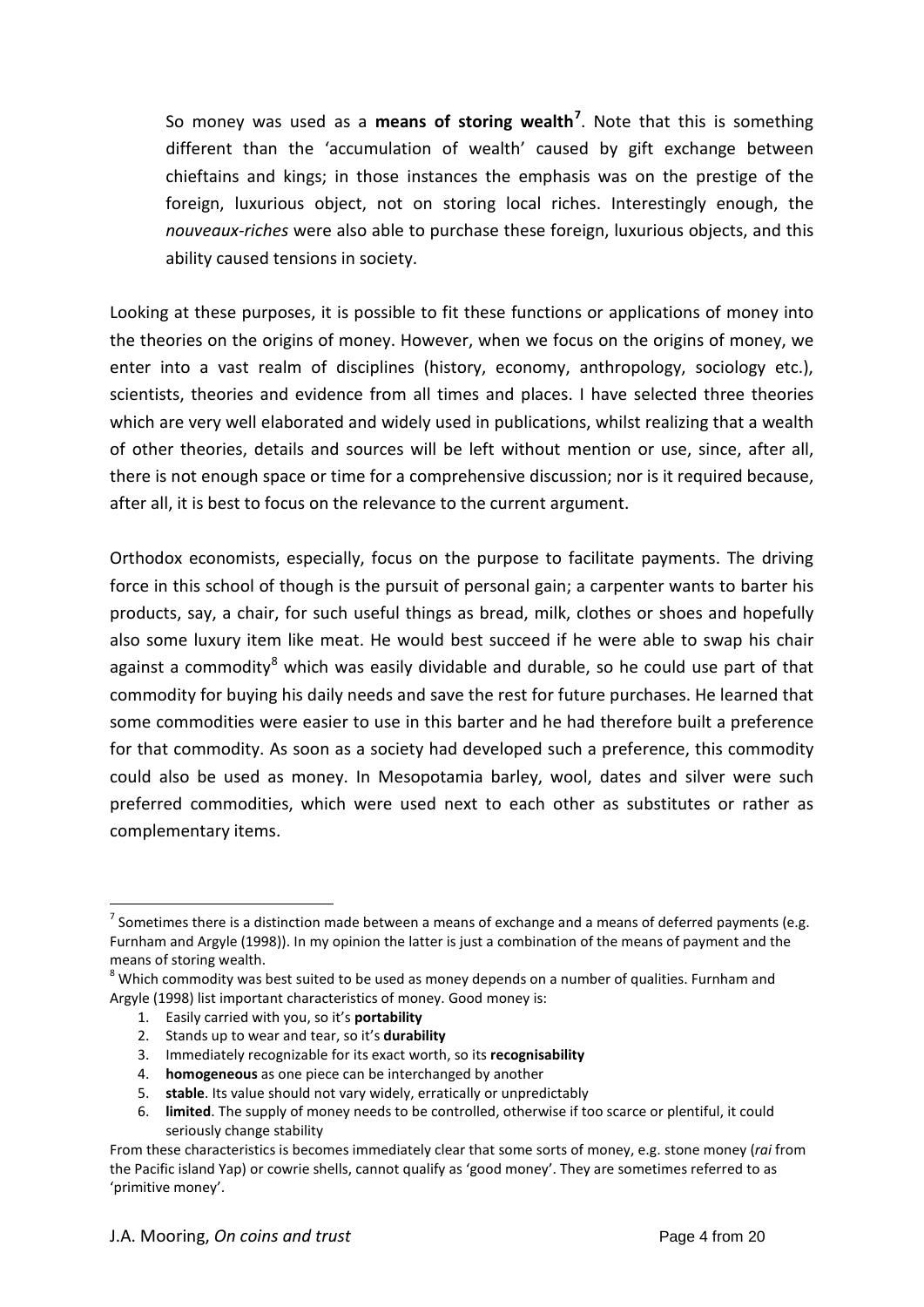Carl Menger is one of the proponents of this line of reasoning. Although this sounds plausible in theory, there are several downsides. For instance, barter requires that both parties have the same, but mirrored desires: the carpenter wants a coat and the tailor is looking for a chair. In real life, this *double coincidence of wants* seldom occurs. Also, barter cannot be deferred as some products like foodstuff perish<sup>[9](#page-4-0)</sup> and, in addition, barter doesn't help to establish a measure for the products either; how much eggs or bread equals a pair of shoes or the protection of a soldier? And as the intrinsic value of the commodity differs on a daily basis (due to e.g. harvest, famine, war or trade), so the value of the commodity money fluctuates, too; this makes commodity money a complicated form of money. Common criticism on the idea that barter stood at the cradle of money is the observation that it may sound logical in theory, but it is not supported by reality.

Two other schools of thought are more derived from observations; the first one of 'primitive' societies and the other one on evidence from the past. Although the outcome of these theories are identical, the ways they arrive at this common result actually differ. Anthropologist have found money with different shapes and made from all kind of materials, like shells, beads, feathers, iron, brass, etc., which had a specific function within the society where it was found; for instance, to arrange marriages or to settle disputes. Because of their limited use, these kinds of money are usually called 'special purpose money' to distinguish them from 'all-purpose money' (a.k.a. 'good money', see note [8\)](#page-3-2). From literary sources a similar phenomenon is known. In Indo-European languages there seems to be a connection between the word for sin or guilt and the word for debt. This is explained by the custom that a person who hurt or even killed another one, had to pay a reparation to the injured person or the family of the killed. Over time this compensation to other members of the society evolved into public liability to the state: tax, levies and tribute. This is become known as the credit theory of money, which is associated with amongst others Joseph Schumpeter and Alfred Mitchell-Innes.

The state theory of money was developed by Georg Friedrich Knapp. He argued that money developed as the means of account in the institutions of Mesopotamia. First, extensive inventory lists were composed to keep track of all goods in the warehouses of the palace or temple. Later on, these inventories were used for accounting, planning and controlling purposes until, in the end, the commodity in which most products were expressed, which was usually silver, was *de facto* representing the value of these products; one bushel of barley was represented in the bookkeeping by one shekel of silver, which also became its 'value'.

<span id="page-4-0"></span> $9$  But, as already mentioned, the habit of documenting purchases and paying for them only once in a while (sometimes even years later) is very well attested throughout history.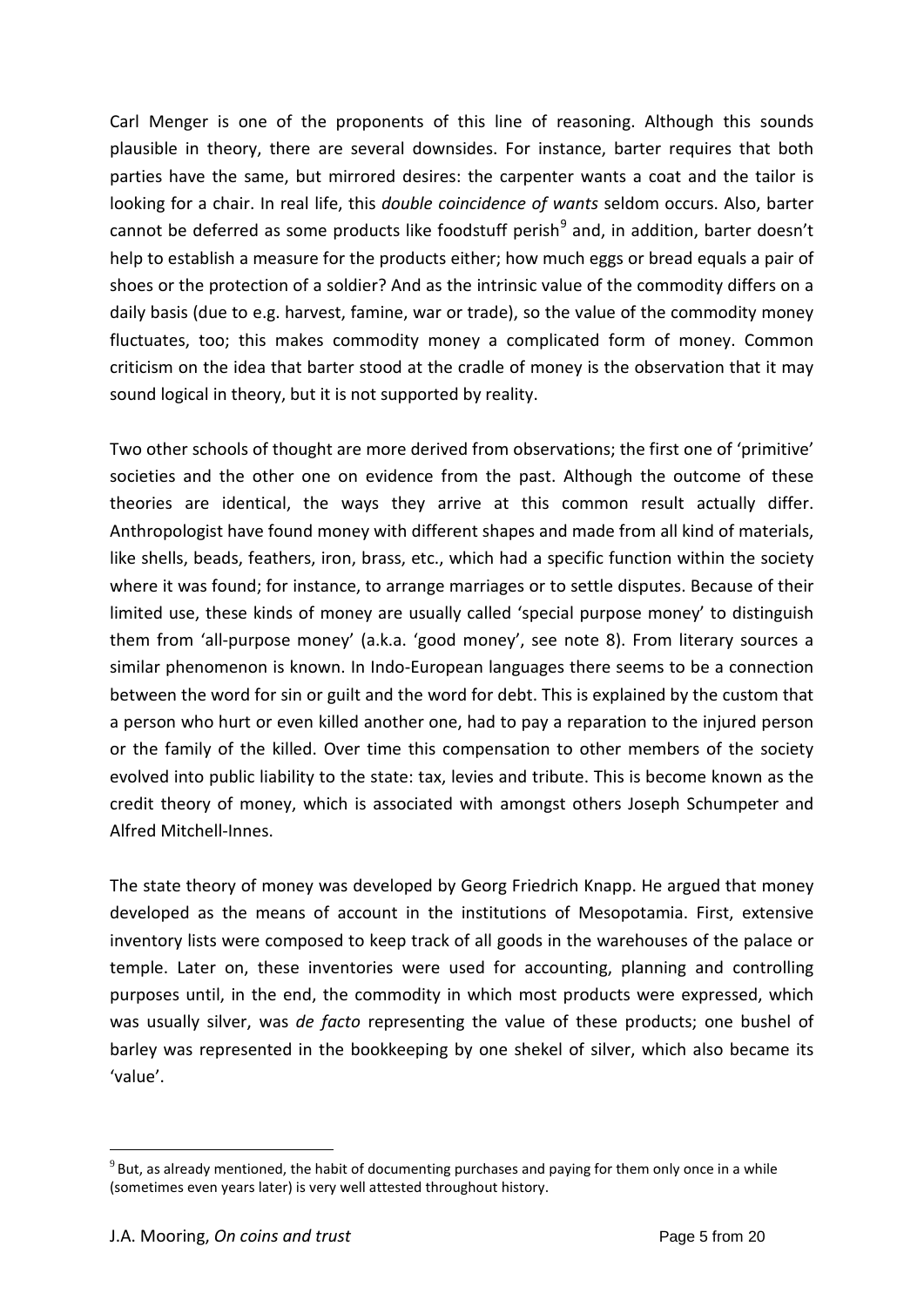The state theory of money and the credit theory of money have this in common, that the state is the catalyst in the development of money. These theories make clear that governments, not merchants and traders, had a direct interest in supporting money. The state theory of money and the credit theory of money also share the starting point that money had, next to the intrinsic value, also extrinsic value, being the value that was given by the government to the money object. For Menger, money only had intrinsic value as money is seen as barter so in the first place as a commodity.

As stated earlier, the civilizations of both the Near East and Egypt already knew money for centuries before any other civilization did. The earliest records of money date from as early as the second half of the third millennium. It is important to note that often money did not have a distinct form, but was rather the equivalent of a quantity of the material used as money: loans were recorded and payments were done in wool, grain or, most often, precious metals like silver and gold. Therefore this kind of money is often referred to as commodity money, where the intrinsic value of the material was the same as the nominal value of the loan or transaction. And in the course of time, improvements and refinements were made to these systems; rings and coils of metal (Sumerian *ḫar*, Akkadian *šewirum*) [10](#page-5-0), ingots of bronze and silver with standardized form and weight, sometimes with inscription or stamp, 'chocolate bar' or 'pre-portioned' ingots, bundles of linen-wrapped silver ('money-bags')<sup>[11](#page-5-1)</sup>, promissory notes (Neo Babylonian u'iltu)<sup>[12](#page-5-2)</sup> etcetera. However, the development towards pre-weight money like coinage was never fully taken.

During the Old Kingdom (roughly 2650 – 2150 BCE), the Egyptian society became more and more complex. Skills developed into professions and social classes appeared. There was an increasing need for money and the so-called *deben* was introduced as money in Egypt. The *deben* was a unit of weight, initially equated to 92 grams of wheat, but later the same weight of copper and in the Greek period gold or silver. It is interesting to note that it was never used as a means of payment, but only as a means of account.

# **4. A 'pull' for coins?**

By the time the first coins were made and gained their popularity in the Greek world, the economy of the Near East had matured into a social system were money was deeply embedded in society. Money was used by the palace, temples, traders, landlords, labourers and craftsmen in loans, rents, transactions, tax and tribute. The extensive research Michael Jursa has conducted on the economic history of Babylonia has led to the conclusion that in the sixth century BCE '[…] *a significant portion of the rural population, not just the segment that had institutional affiliations, was regularly drawn into the ambit of the city-based* 

<sup>&</sup>lt;sup>10</sup> Powell (1978): 212-213.  $\overline{a}$ 

<span id="page-5-1"></span><span id="page-5-0"></span> $11$  On all these forms, see Thompson (2003)

<span id="page-5-2"></span> $12$  Wunsch (2008): 443-444.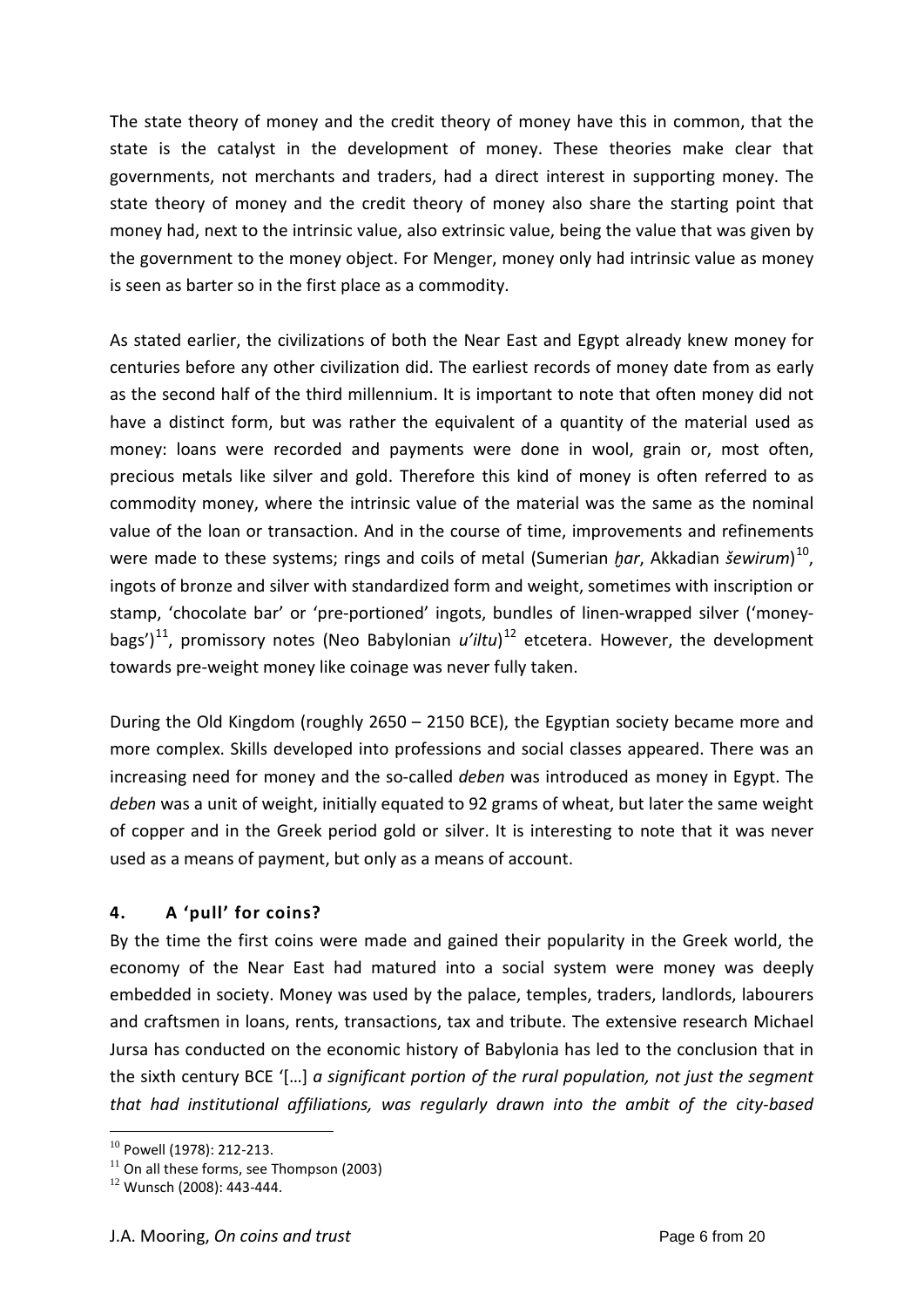*economic life with its considerable degree of division of labour and concomitantly a wide range of uses for money: overall few Babylonians can have remained entirely unaware and unaffected by the use of silver in the economy*' [13](#page-6-0). So almost all inhabitants of the Neo-Babylonian empire knew and even used money. Another conclusion, drawn from private letters, is the fact that '*[…] silver was used for everyday transactions for the purchase of goods of very limited value (1/40 of a shekel [*approximately 0.208 grams*] would have bought about three litres of barley around 555 BC)' [14](#page-6-1)*. In the sixth century BCE a growing number of texts is mentioning the fineness of silver, which indicates a rising concern about the quality of silver $^{15}$ .

This historical context would seem to have constituted a fertile soil for the dissemination of coinage, but although coins were known in the Neo-Babylonian and later Achaemenid empire from the contacts with the West, it's use was very limited. Even after the Lydian king Kroisos had fought his fateful battle against the Persian king Kyros the Great and his kingdom was added to the Achaemenid empire in the mid-sixth century BCE, coins were minted only in the western part of this empire. There were only 20 mints in Western Asia Minor active in the late sixth century BCE and some of them had already been active before the Persian conquest: the mint in the former Lydian capital Sardis, but also the mints in the conquered Ionian city states Kyzikos, Ephesos, Lampsakos, Miletos, Phokaia and Smyrna (Corfù not yet published). By contrast, in Iran, which was the centre of the Achaemenid empire, not more than 13 sigloi and 7 dareikoi were found<sup>[16](#page-6-3)</sup>.

Remarkably, these Ionian cities were the chain between the 'invention' of coinage in Lydia and its diffusion into the Greek world. Archaic Ionia was the cradle of many Greek achievements like abstract thought, philosophy, and historiography. It is interesting to explore the reasons why Ionia provided such a good breeding ground for innovations. Armand D'Angour lists conditions which enables creative ideas to emerge and flourish<sup>[17](#page-6-4)</sup>:

- 1. an openness to novelty and innovation on the part of both individual innovators and the societies to which they belong;
- 2. a capacity and willingness to take risks;

<span id="page-6-0"></span> $13$  Jursa (2010): 500. The large influence of institutions (palace and temple) in the redistribution of goods must have limited the role of money; Goudsmit (2004).

<span id="page-6-1"></span> $^{14}$  Jursa (2010): 626<br> $^{15}$  Jursa (2010) 474-490

<span id="page-6-4"></span><span id="page-6-3"></span><span id="page-6-2"></span><sup>&</sup>lt;sup>16</sup> Corfù (not yet published): 'An up-to-date list contains 76 hoards with almost 30'000 Sigloi and 20 hoards with *about 3700 Dareikoi. 51% of the hoards with Sigloi and 81% of the hoards with Dareikoi were found outside Western Asia Minor, but they contained only 3% of all Sigloi and 13% of all Dareikoi. The almost complete lack of 'archer' coins in the centre of the Achaemenid empire has to be stressed – there are only 13 Sigloi and 7 Dareikoi found in Iran. So they were really rare even compared to the small number of Greek coins found in the Achaemenid centres*'. Corfù postulates the thesis that the Siglos and Dareikos were not royal but local coinage. <sup>17</sup> D'Angour 2011: 35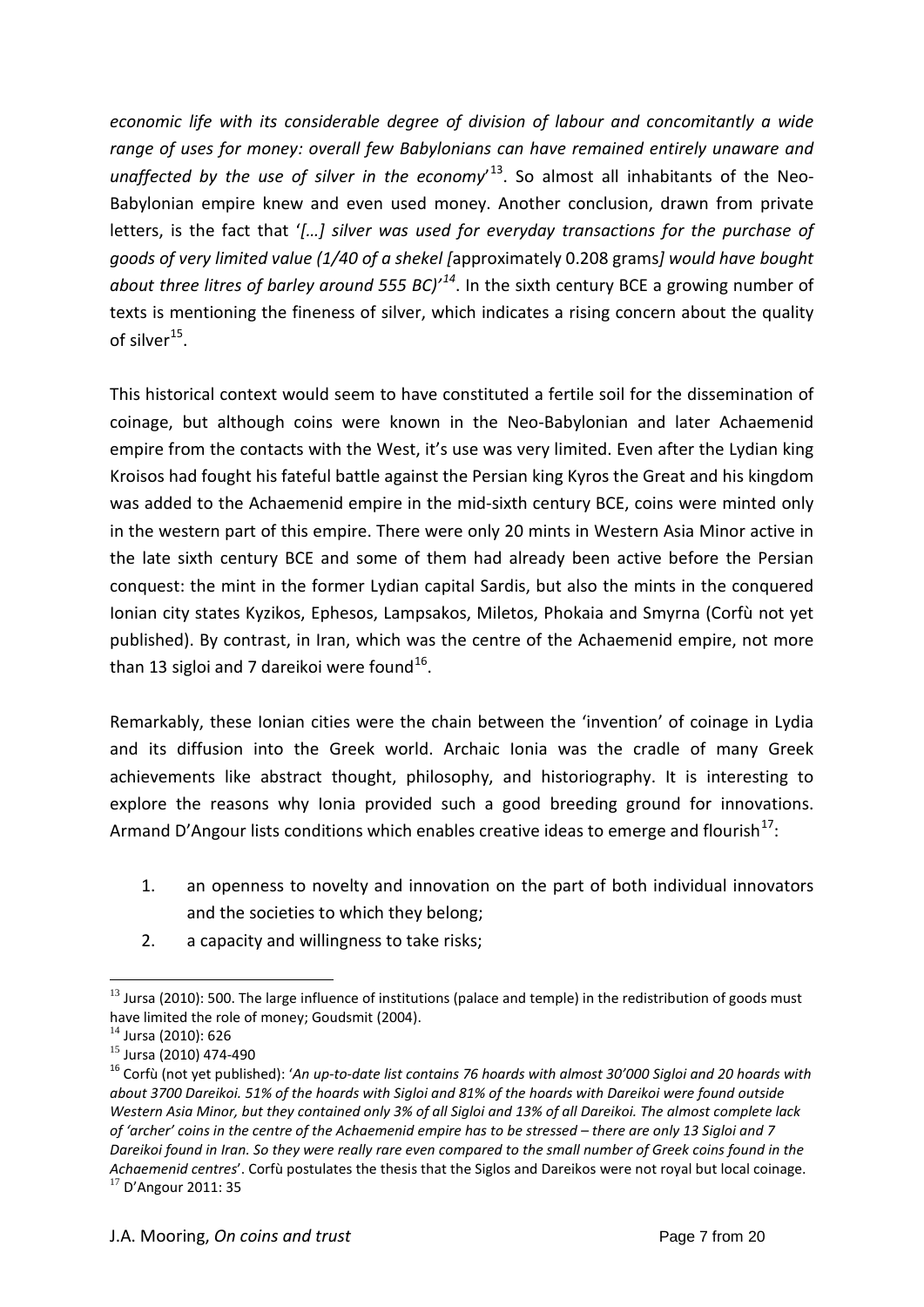- 3. the exposure to varied perspectives and experiences;
- 4. a cultural embrace of competition and critique;
- 5. the existence of education or formal instructional methods in technical specialisations;
- 6. the presence of rewards and incentives for innovation;
- 7. the availability of media that facilitate the communication of ideas;
- 8. the economic resources to exploit such media and their objects;
- 9. the creation of circumstances that foster individual creativity and inspiration;
- 10. a sense of the value and importance of the new as a positive element in human life.

Unfortunately, 'an openness to novelty and innovation' is hard to demonstrate by means of written or archaeological sources; the same goes for condition 6 and 10. Other conditions can, however, be shown to have been met in Ionia: the cities were (relatively) prosperous, at least compared to the mother cities (conditions 2 and 8); they were part of a wider network which provided all kind of stimuli (condition 3); and ideas could be dispersed through writing, but also through objects. Preceding the Archaic Period, the Greek culture was enriched by all sorts of new ideas during the Orientalizing Period, which resulted also in new (technical) specializations. But these conditions (2, 3, 5, 7 and 8) were also present in e.g. Phoenicia, its Punic colonies or Etruria. Maybe more distinctive was the individuality which emerged in Greek society and a culture which embraced competition and critique (conditions 4 and 9) $^{18}$  $^{18}$  $^{18}$ .

To conclude, in the Near East there was a need for money in daily transactions and even insecurity on the quality of silver in payments. Also, the city-states of Ionia didn't have a different attitude towards innovation compared to e.g. Phoenician<sup>[19](#page-7-1)</sup>, Punic or Etrurian cities to explain for the difference in adoption of coinage. So the demand for coinage should have been equal in both the Near East and the Greek world. To put it in business language, as the 'pull' factor was rather equal, the difference must have occurred in the 'push' factor. Both the state theory of money and the credit theory of money suggest that the government was this pushing factor. The distinguishing element why coinage became a success in the Greek world may have been governments that actively stimulated the use of coins. For that, let's have a closer look at Archaic Greece.

<span id="page-7-0"></span> $18$  This remarkable development, in turn, suggests the possibility or even likelihood that, on reflection, conditions 1, 6 and 10 also applied, even if they cannot be separately documented.  $\overline{a}$ 

<span id="page-7-1"></span><sup>19</sup> Daniel Snell argues '*that inertia and attachment to the old ways were more important [than restrictions of Persian policy]*'. Unfortunately, he doesn't indicate how he came to this conclusion. Snell (1995): 1496.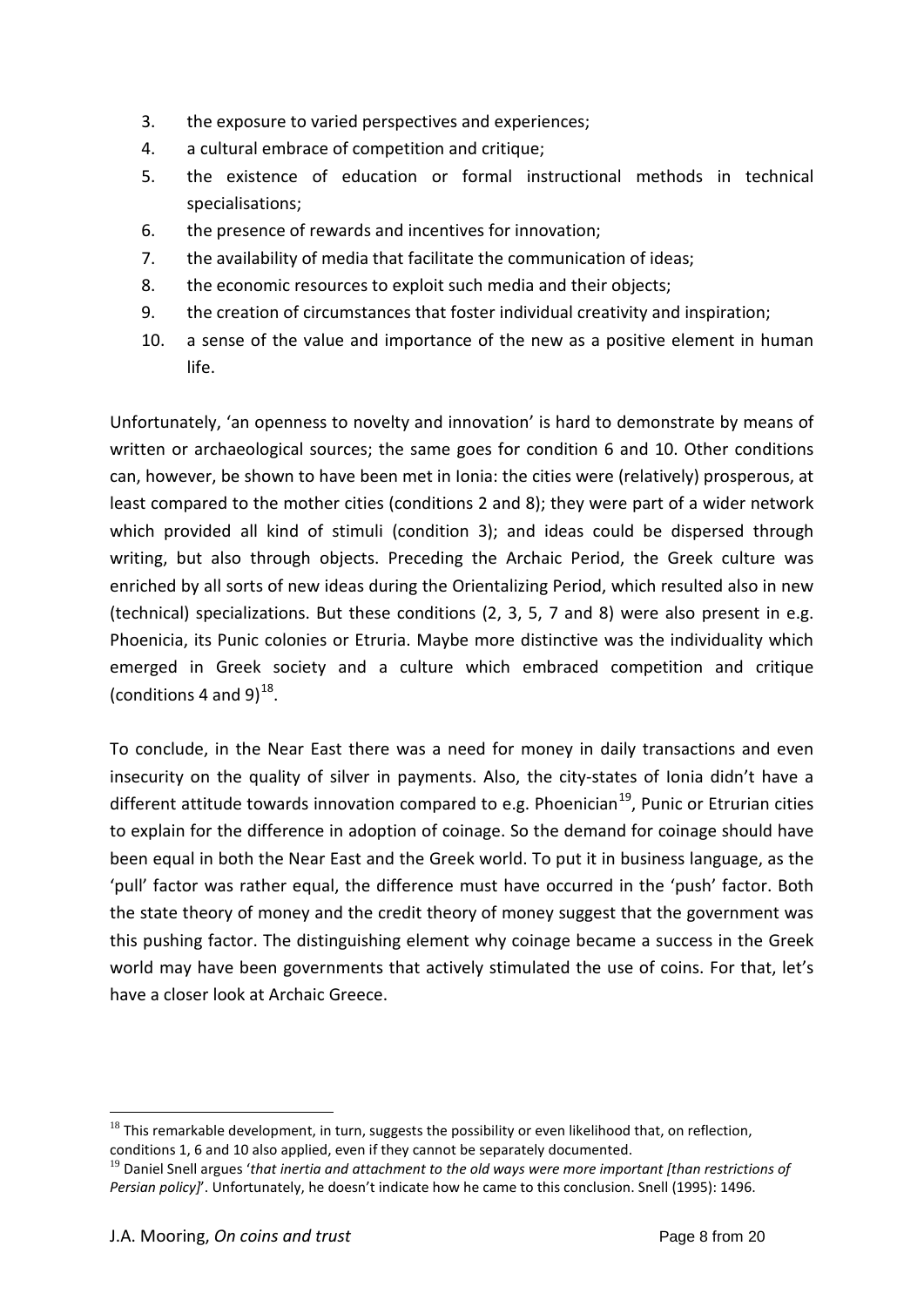### **5. Some governmental intervention**

Just as in Old-Akkadian Mesopotamia and the Egyptian Old Kingdom, the societies of Archaic Greece went through a long period of profound change. The Greek society developed from a tribal to a class society with all its related social tensions. Also important was the growing power of the state. A good example of this setting was the activity of the Athenian archon Solon, who was credited, not by chance, by posterity for his deeds. These are said to have comprised the establishment of coinage (which is obviously incorrect) and measures, laws, tax and the abolition of debt-slavery, shortly after 600 BCE. There are quite some references in literary sources, but also in archaeological contexts, where uncoined silver is used as money, just as it was done in the Near East. The state theory of money and the credit theory of money discussed above can be illustrated perfectly by Solon's laws: '*Three drachmas to be paid to the injured party and 2 drachmas to be paid into the public treasury*' and '*In the evaluations of property a sheep and a drachma are reckoned as equivalent to a* medimnos *of grain*' [20.](#page-8-0)

Next step was the use of pre-weight, stamped pieces of silver, just as was done in Lydia. As of the middle of the sixth century BCE, silver was used for minting, replacing the electrum coins almost completely by the end of that century<sup>[21](#page-8-1)</sup>. This can be explained by the simple fact that gold resources were outside the territory of the minting Greek poleis<sup>[22](#page-8-2)</sup>. It is good to keep in mind that by 480 BCE only 125 mints were active<sup>[23](#page-8-3)</sup>, while the total number of Greek poleis was over 1,000<sup>[24](#page-8-4)</sup>; coinage may have been a big success, but was certainly not adopted immediately in the larger part of the Greek world. Those 125 mints must have fulfilled a need; that is, the need of the local government to streamline earnings and expenses, and to facilitate local payments<sup>[25](#page-8-5)</sup>. With this step the state created a monopoly on coined money from a private commodity to a public good, just as it had done with the system of weights and measures.

<span id="page-8-1"></span><span id="page-8-0"></span><sup>&</sup>lt;sup>20</sup> Kroll (1998): 226.<br><sup>21</sup> Electrum continued to be used in some mints like in Kyzikos, Mytilene and Phocaea. These electrum coins were minted next to silver coinage. The *hektai* produced by the cooperating mints of Phokaia and Mytilene, were considered as the unofficial, smaller denominations of the Persian *daric*. The appearance of the electrum coins of Kyzikos (the obverses of these electrum coins changed far more frequently than the obverses of silver coins) and their distribution has led to the suggestion that these were especially made for the Black Sea trade (Bissa (2009): 77), where electrum coins were apparently very popular or maybe considered as some sort of

*objet d'art.*<br><sup>22</sup> Bissa (2009): 97.

<span id="page-8-5"></span>

<span id="page-8-4"></span><span id="page-8-3"></span><span id="page-8-2"></span><sup>&</sup>lt;sup>23</sup> Osborne (1996): 253 – 255.<br><sup>24</sup> M.H. Hansen and T.H. Nielsen (eds.), *An inventory of archaic and classical poleis. An investigation conducted by the Copenhagen Polis Centre for the Danish National Research Foundation* (Oxford: Oxford University Press).<br><sup>25</sup> Intriguing is the suggestion by Peter Van Alfen, that the 'flying boar' coinage of Samos, Klazomenai and Ialysos may be connected to Polykrates, the tyrant of Samos and Aegean thalassocrat, to support the tyrant's navy. Although the three coinages share the same emblem, they are minted on different weight standards, preventing their interchangeability; Van Alfen (2012): 29. If the connection is correct, it is another example that coinage was for local use.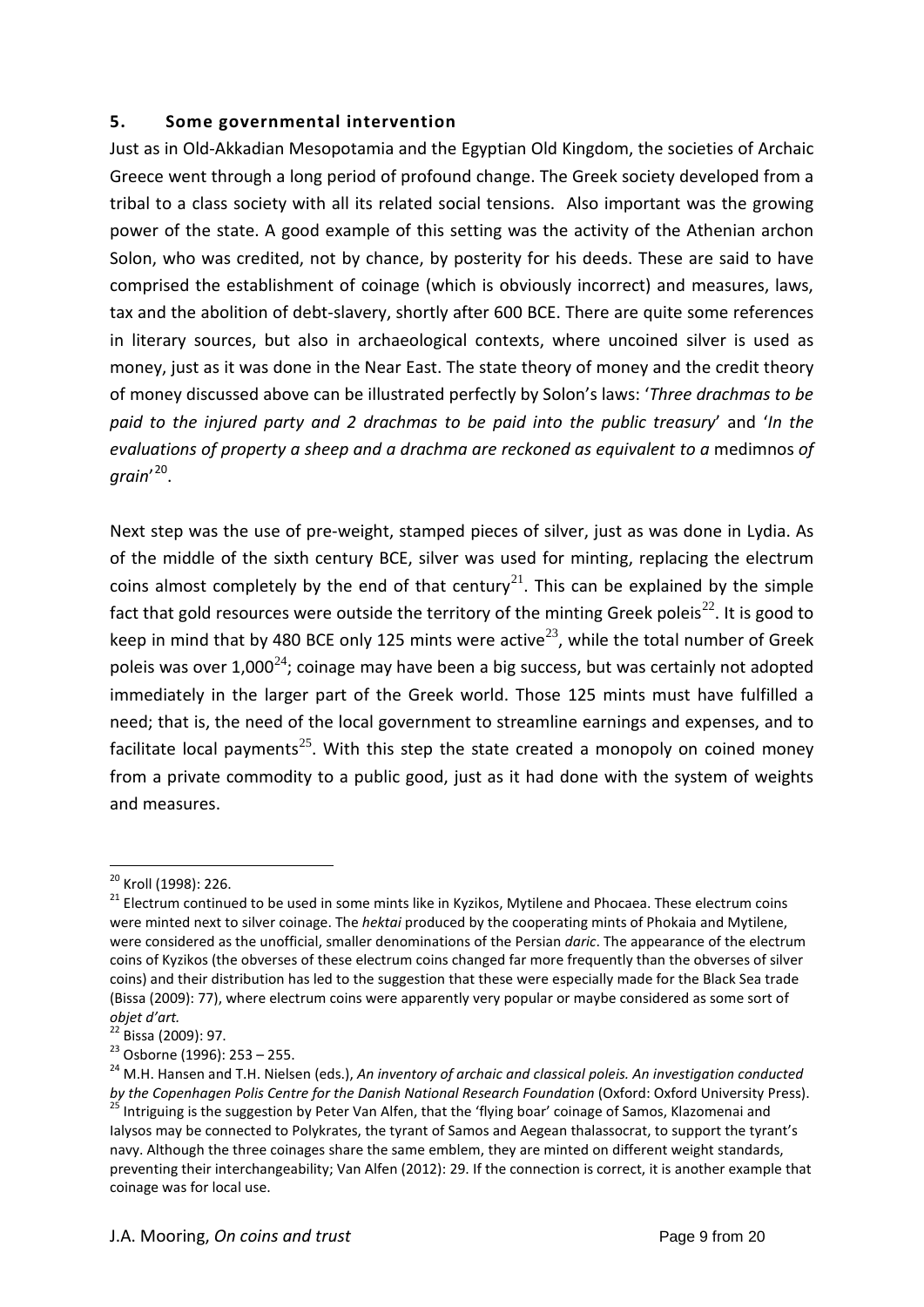The type of government was of lesser importance; oligarchs had to regale their supporters, tyrants had to pay for the extensive building activities that were usually performed to gain personal fame, democracies had to pay officials, juries, councillors etc. For those kind of purposes, coinage was an excellent tools that created uniformity in the administration, facilitated payments and could also be applied for tax purposes. Personally I'm not convinced that direct profit in the form of seigniorage was a reason to mint coins, as it was attested e.g. during the Middle Ages; in my opinion it is simply not realistic to create a product, stimulate a need for that and then earn money by producing it  $2^6$ .

However, the government of a polis could very well decide to mint coins to serve their interests, but still the inhabitants had to actually also opt to use these coins. How can that have been achieved? In modern times, commercial banks and other payment service providers consider the payment market as a so-called double sided market. Double or twosided markets are economic platforms having two distinct user groups that provide each other with network benefits<sup>27</sup>. Crucial is the fact, that the product is promoted at two sides: consumers have to use the offered payment product, but they will only do so when the product is accepted by enough retailers, that in their turn only accept this when there are enough consumers using it. Although this seems a rather modern, commercial approach to money, the famous Law of Nicophon (375 BCE) describes the same principles in classical Athens: '*Attic silver currency is to be accepted when [it is shown to be] silver and bears the official die. Let the public dokimastes, who sits among [the] tables, approve in accordance with these provisions every [day except] whenever there is a cash payment; at that time let him approve in [the Bouleuterion.] If anyone brings forward [foreign silver currency] which has the same device as the Attic, [if it is good,] let the dokimastes give it back to the one who brought it forward. If it is [bronze at the core,] or lead at the core, or base, let him cut it across [immediately] and let it be sacred to the Mother of the Gods and let him [deposit] it with the Boule……If anyone does not accept whatever silver currency the dokimastes has approved, let everything that he offers for sale on [that] day be confiscated* …' [28.](#page-9-2) The *dokimastes* was a public official who investigated the quality of the coinage. Apparently, his task was not only to investigate the coins presented on the market, but also the acceptance of approved coins. Literary both sided of the market were scrutinized to foster an environment of trust: the local coin was pronounced legal tender (fiat money), its production and use were observed and if needed the coins were tested.

<sup>&</sup>lt;sup>26</sup> This idea is disseminated by many scholars, e.g. Kroll

<span id="page-9-1"></span><span id="page-9-0"></span> $27$  Example markets include credit cards, composed of cardholders and merchants; operating systems (endusers and developers); yellow pages (advertisers and consumers); video game consoles (gamers and game developers); recruitment sites (job seekers and recruiters); search engines (advertisers and users); and communication networks, such as the Internet. Source: Wikipedia, lemma '*Two-sided market'*, accessed on November 9, 2014.

<span id="page-9-2"></span> $^{28}$  Translation taken from Mørkholm (1982): 293-294. See for a discussion on the different interpretations Johnstone (2011): 30.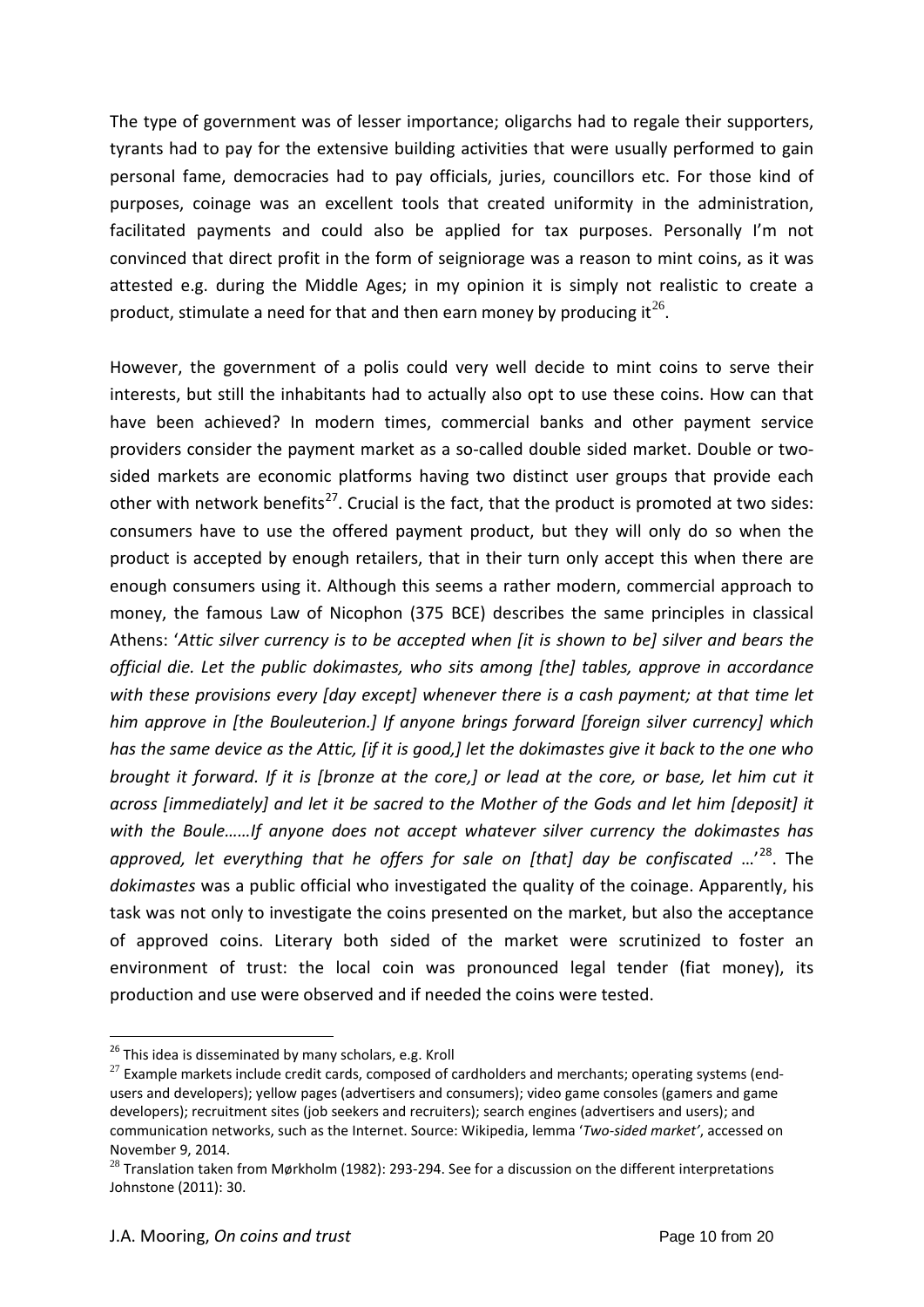### **6. Additional marks on coins**

Some extant coins still bear the marks of the tests they were subjected to. As we have seen above in the Law of Nicophon, in Athens public official were testing the coins through weight, sound, look-and-feel and … the chisel! Especially the Athenian tetradrachms were widely accepted and even made legal tender of the Delian League, which is attested in the so-called Coinage Decree. '*The archons in the cities are to inscribe this decree, and set it up on a marble tablet in the agora of each city, and the overseers are to do the same before the mint. […] the scribe of the Boule shall add to the oath of the Boule in future the following: "If anyone strikes coinage of silver in the cities, and does not use the coinage or the weights or the measures of the Athenians, but uses foreign coinage and measures and weights, I shall exact a penalty and punish him in accordance with the previous decree which Clearchus proposed".'*[29](#page-10-0) This document, which was found in several places throughout the Greek world, is widely discussed amongst classicists. Is it proof of Athens hegemony in the Delian League or more Athenian wishful thinking how they saw the world? Anyhow, it attests that the Athenian owls circulated in the Greek world and well beyond its frontiers, which is also proven by tetradrachms in archaeological contexts as far as Persia. Athenian coinage is by far the most tested coinage. One or sometimes more test cuts were place on the coin, usually on the side opposite of the portrait of the goddess<sup>[30](#page-10-1)</sup>. What was the purpose of these cuts? Of course to discover fraud with Athenian coins, but which kind of fraud<sup>31</sup>? The most logical



Athenian tetradrachm

explanation is the composition of the coin: a test to discover whether the coin didn't contain a core made of lead or other material. The Law of Nicophon confirms this. Other fraud could be the integral debasement of the coin, but this cannot be tested by means of a cut; the Figure 2 Obverse Figure 1 Reverse of **whole coin is made of the debased material**, so it is not of Corinthian stater

different on the inside and maybe even visible on the outside. Both types of fraud aimed at the intrinsic value of the coin, its silver content. The fact that test cuts were only found on the famous coins that were used in long distance trade (owls, turtles and Pegasi) hints to a certain kind of trust in the local currency. Its value was guaranteed by the local government, so these local coins had extrinsic value.

<span id="page-10-0"></span> $29$  IG I.1453 lines 10 and 12.

<span id="page-10-1"></span> $30$  Apparently, testers were hesitant to damage the goddess' face.

<span id="page-10-2"></span> $31$  In modern business literature, three necessary conditions foster fraud: pressure (e.g. debt, greed) felt by the fraudster, opportunity and rationalization. A state can hardly influence the pressure felt by the fraudster, and only limit the opportunity (see the inscription on the joint coinage of Phokaia and Mytilene, IG XII, 2.1). However, the rationalization (the justification the fraudster uses to commit fraud, e.g. revenge, 'I owe this money') can be actively influenced by government by stressing that the coinage is legitimate. This is done in both the Law of Nicophon and the Coinage Decree.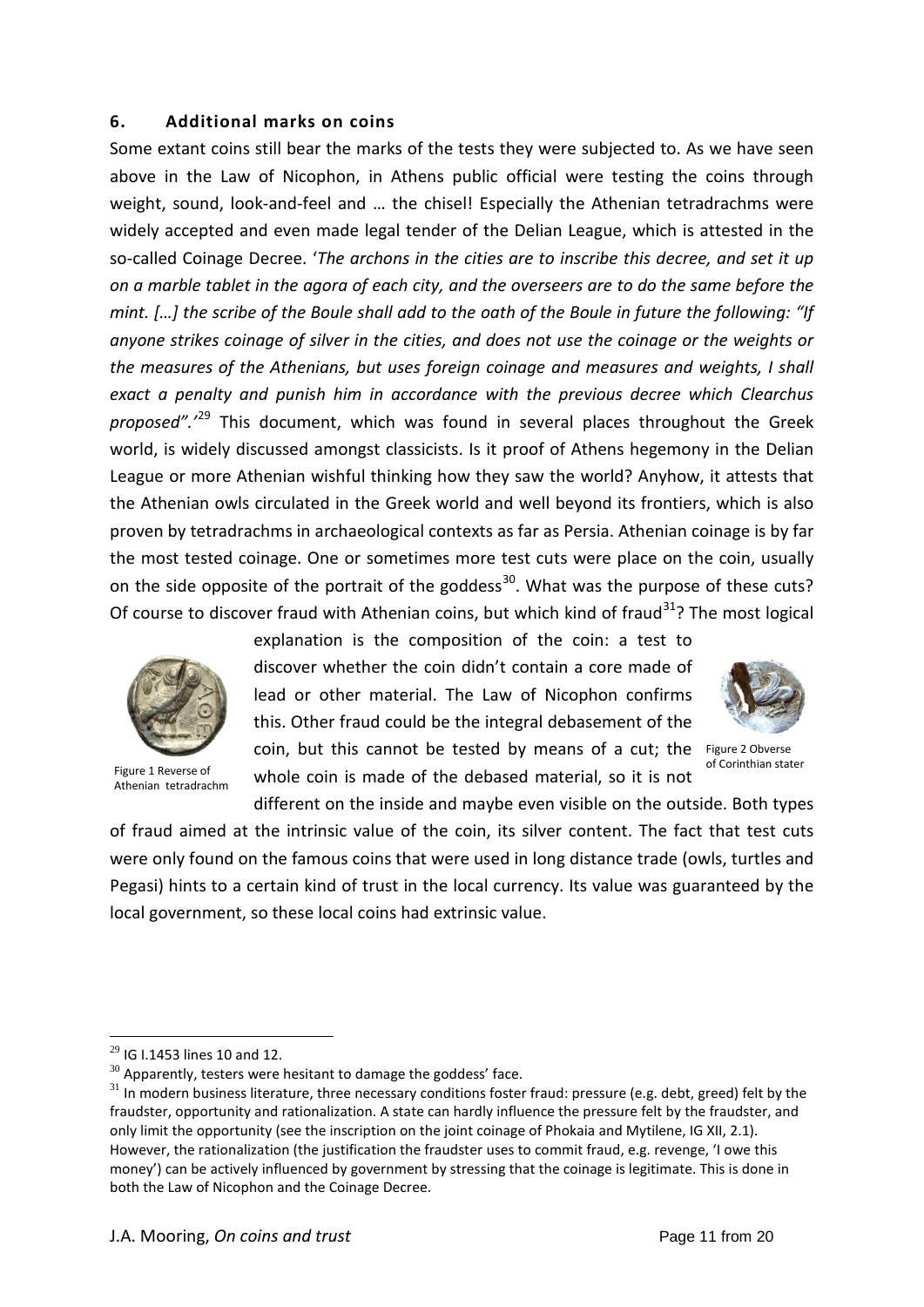'Bankers marks' are different as these are additional marks that demonstrate that a coin was tested. Apparently the person who used this mark had some authority otherwise the marking of the coin didn't serve a purpose. This means that 'bankers marks' were adding



Figure 4 Siglos with 'bankers marks'

authority to the coin, apparently outside their minting area. The coin which mostly bears these marks are the Persian *sigloi*, which demonstrate that this was not an imperial coin within the Achaemenid empire but just

<span id="page-11-0"></span>

Figure 3 Obverse Athenian tetradrachm

another local coin<sup>32</sup>. Again an indication to the extrinsic nature of (Greek) coinage in the fifth century BCE. 'Bankers marks' on tetradrachms are

much less common, but [Figure 4](#page-11-0) shows a remarkable one: On Athena's cheek a sign which is well-known from the Aiginetan coinage is stamped, almost like an ancient graffito.

The third addition to coins which points at intrinsic value, is the habit to overstrike coins. This is not done often in the period until 400 BCE, but there are some examples known from Akragas. The original obverse and reverse is smoothened and a new mark has been placed on the coin. If coins only had intrinsic value, overstriking would not be necessary, as the composition of the coin didn't change. Again an indication of its extrinsic value.

# **7. The missing ingredient: trust**

The most important element of coinage is hard to demonstrate as it is immaterial: trust<sup>[33](#page-11-2)</sup>. Coinage becomes obsolete when users cannot trust the value of the coin. Coinage brought convenience: pre-weight parts which could be counted instead of weighted. Users had to recognize the denominations (in a later stage marks were added to indicate this; see below) and had to trust that the coins exactly equalled the denomination weight. As hard it is in modern society to study trust, how it evolves and how it is influenced, this is impossible for antiquity. Therefore we have to rely on modern research in human behaviour and carefully apply that to the beginning of coinage.

Trust is all about the behaviour of others. When it is predictable, trust is flourishing. So in small communities with a lot of interaction between the inhabitants, trust will be high. Therefore trust is also fostered by equal cultural and social values rules, and standards; people tend to trade with others from the same ethnic group instead of with people from other ethnic group because they simply understand people from their own group better and therefore trust them more. Additionally, humans have learned to judge a person from his facial expression and determine whether a person can be trusted. As people from other races tend to have other faces, and are therefore harder to 'read' for lack of experience,

<span id="page-11-1"></span> $32$  Corfù (in press).

<span id="page-11-2"></span> $33$  Johnstone (2011) tries to make this more touchable. Trust is discussed in 7 themes.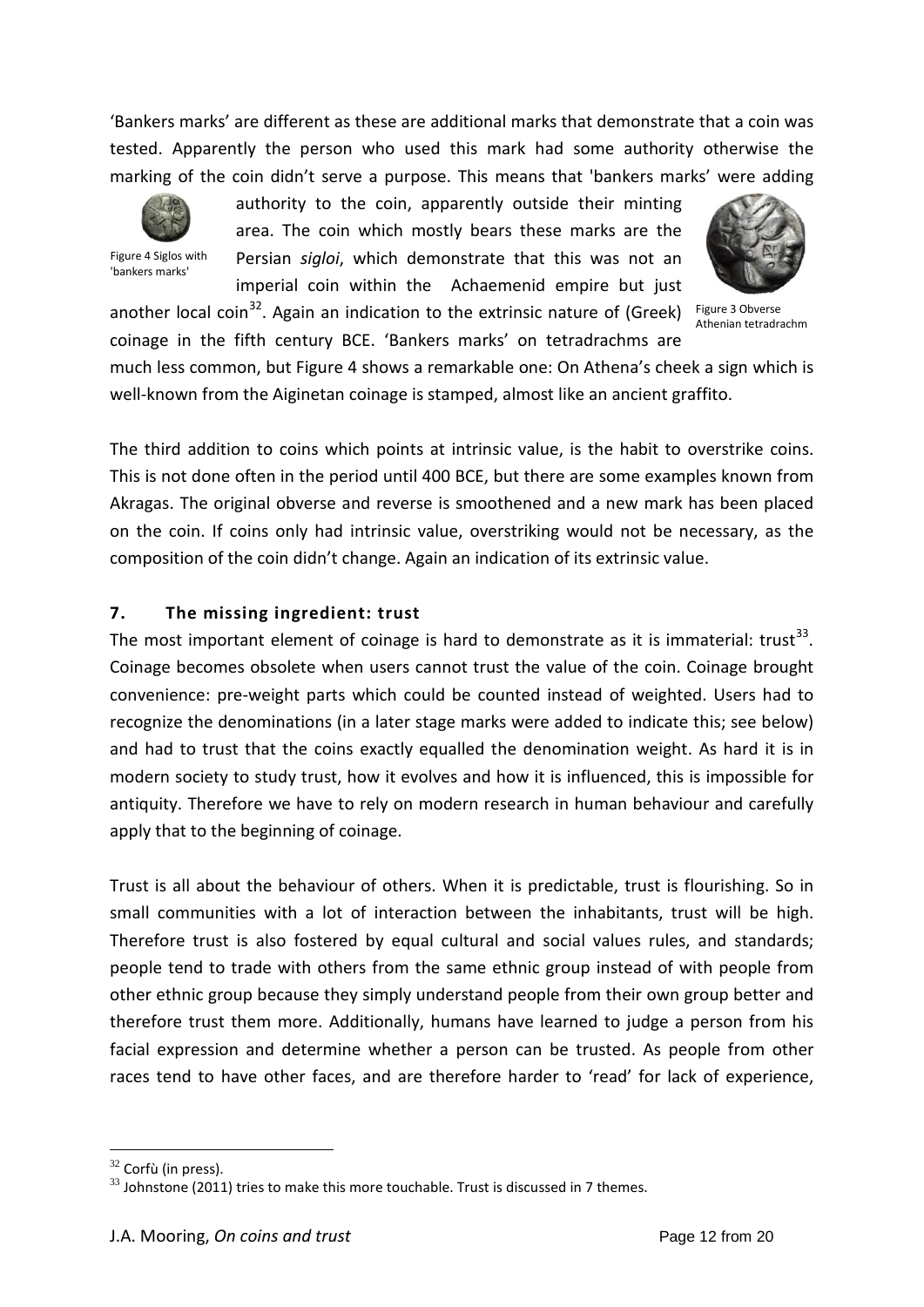persons from the own ethnicity are, for better or for worse, trusted more readily. Finally, in collectivist cultures trust level are lower than in individualist cultures.

These rather general and universal characteristics of trust may indicate that trust levels in Greek society was at a higher level than in the Near East and explain the difference in attitude towards coinage. Greek poleis were rather small communities without noticeable groups of strangers, where individuality became ever more important<sup>34</sup>. Greeks shared a rather common culture with similar norms and standards. Also important to note are the references to systems of measures and weights, that were introduced in Greece<sup>35</sup>. Although generalisations on the vast and diverse Achaemenid empire can never be accurate, but it will be clear that the society in which people operated was larger with much more cultural variations. Also the natural environment determined a part of the Near Eastern cultural characteristics: the rivers Euphrates and Tigris, which gave Mesopotamia its name, were from time to time raging rivers, destroying everything they came across<sup>[36](#page-12-2)</sup>. Moreover, throughout history Mesopotamia and the Levant (the 'Fertile Crescent') were constantly flooded with 'barbarians' from the desert and the mountains. These factors didn't stimulate trust<sup>37</sup>, of course, and this may well have been materialised in the relatively large number of hoards in the Near East<sup>[38](#page-12-4)</sup>; money hoards, after all, express a distrust in the future.

Beside the different starting point, trust became a self-reinforcing factor, as trust between individuals (horizontal trust) also stimulates trust in institutions (vertical trust) like government or coinage. Counterfeit was punished, which is more effective in high trust societies than in low trust societies. In that sense, the Achaemenid approach of '*laissez-faire*' towards the conquered provinces didn't particularly nourish the level of trust<sup>39</sup>.

At the onset of coinage the extrinsic value was equal to the intrinsic (silver) value. This changed with the introduction of small change, as the costs to mint these coins were relatively high. This probably led to a less careful minting process at first and a decreasing intrinsic value while the nominal value stayed the same or even to debasement. The changing minting process is demonstrated with *hemiobols* of Abdera: '*In looking both the variation in weight and at the average and median of the hemiobols, it seems likely that we are looking at some sort of batch process. A set amount of silver is turned into a fixed* 

<span id="page-12-0"></span> $34$  Despite the growing individuality, the Greek habit of collaborating also stimulated trust; Johnstone (2011): 111-126.

<span id="page-12-1"></span> $35$  See for the effects of this Johnstone (2011) chapter 3. Comparable reinforcements are unknown to me; a rather scattered picture from the Neo Assyrian time can be found in Radner (1999).

<span id="page-12-2"></span> $36$  This is quite differently from the Nile, which flooded at regular intervals and left fertile soil behind. Therefore in Egyptian society order and regularity were an inherent characteristic, expressed in the cosmic order *ma'at*.

<span id="page-12-3"></span> $37$  It is known that the Neo-Assyrians deliberately instilled fear in their foes and the conquered peoples.

<span id="page-12-4"></span> $38$  Kroll (2001) explains the absence of Hacksilber in Greece on archaeological grounds: in Greece burial grounds and sanctuaries are excavated while in the Near East living areas were unearthed.

<span id="page-12-5"></span> $39$  Meadows (2008)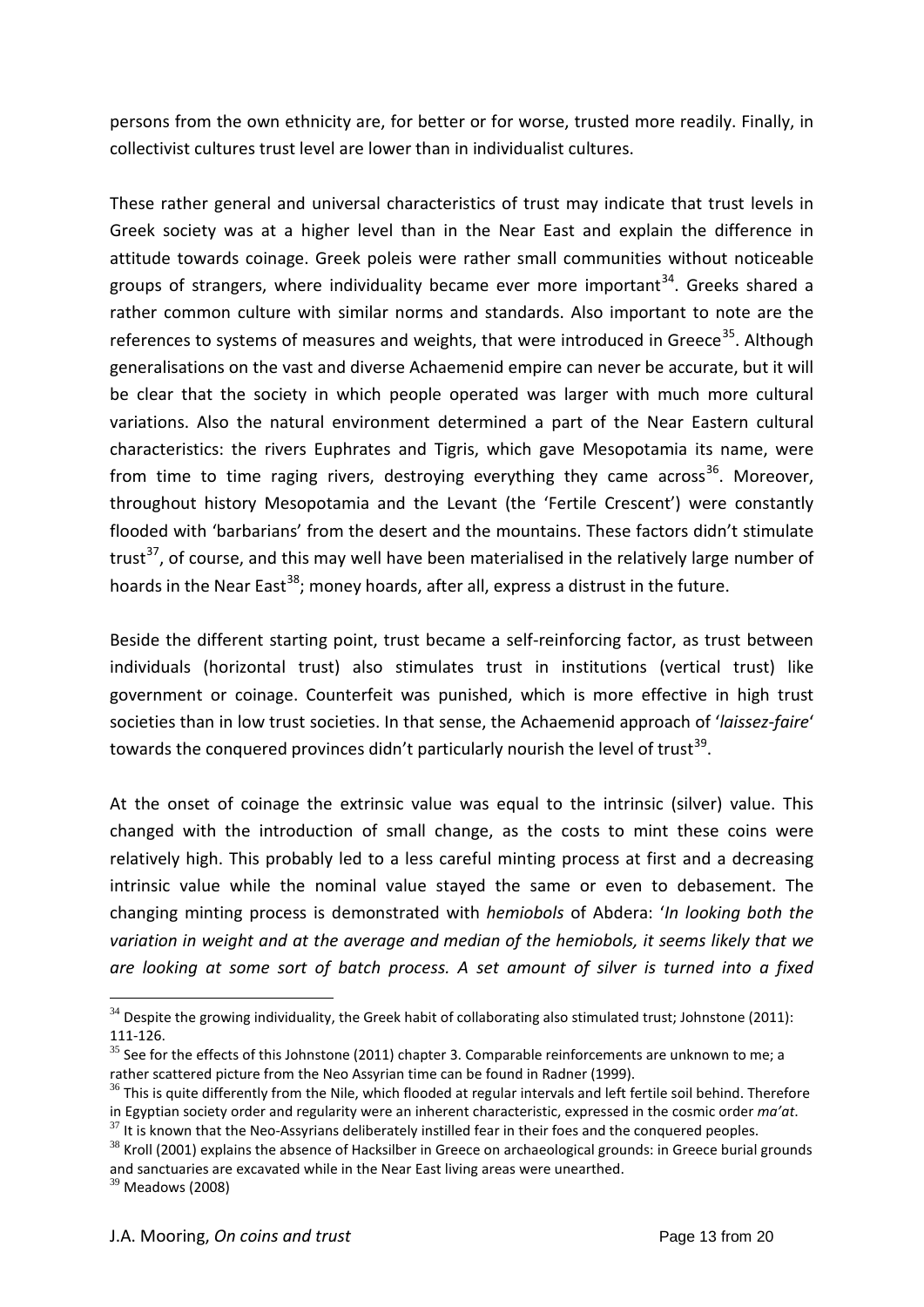*number of coins (note: same conclusion as Kim 1994: 79). The impact of this is that the coinage would have integrity when taken as a whole, but any given example could be seriously off standard. Clearly, with such a system, coins were intended to be counted and could no doubt be freely exchanged for larger denominations, but would have had little appeal to residents of other areas'*[40](#page-13-0).

To test this historical thesis against the archaeological sources, I have taken the descriptions of several poleis and investigated whether these supported my thesis<sup>[41](#page-13-1)</sup>. Unfortunately, the results are often not conclusive, as there are not enough, detailed and chronological data available to test. In four instances, however, the available data do seem to support the thesis.

Argos is one of the oldest Greek cities on the Peloponnesus, which already prospered in as early as the Mycenaean Period (and so prior to about 1100 BCE). It was the home of the seventh-century king Pheidon, who was honoured for establishing a system of weights and measures. According to tradition he was also the first one to coin silver. Although these claims cannot be correct, it is interesting to note that Pheidon was connected, just as Solon would be in Athens, to the introduction of both coinage and a system of weights and measures. After the Persian Wars in the early fifth-century BCE, Argos became a democracy and a hypostyle hall ('*bouleuterion*') was built. At the same time Argos started to strike coins, from *drachms* to tiny *tetartemoria*.

Samos was a rich and powerful island in the eastern Aegean Sea. Particularly so under the tyrant Polykrates (538 to 522 BCE), when Samos can be said to have ruled this part of the Aegean. The amassed riches were used for ambitious building and construction works, like a city wall, a mole in the harbour, ship sheds, the Eupalinos tunnel (aquaduct), and the Heraion. At the same time the rather large electrum coins (*stater* to 1/6 *stater*) were replaced by silver (*drachm*, *triobol*, *diobol*).

 $40$  Kagan (2006)

<span id="page-13-1"></span><span id="page-13-0"></span><sup>&</sup>lt;sup>41</sup> The poleis that were selected are Abdera, Aigina, Akragas, Argos, Korinthos, Kyzikos, Miletos, Samos, and Taras. To back test these results I also included some *poleis* without coinage in this period: Amphissa, Epidauros, Megara, Naupaktos, Oianthea, and Sestos. Source for this has been M.H. Hansen and T.H. Nielsen (eds.), *An inventory of archaic and classical poleis. An investigation conducted by the Copenhagen Polis Centre for the Danish National Research Foundation* (Oxford: Oxford University Press). In a later stage I also want to include some Phoenician or Punic states, e.g. Tyre, Motya.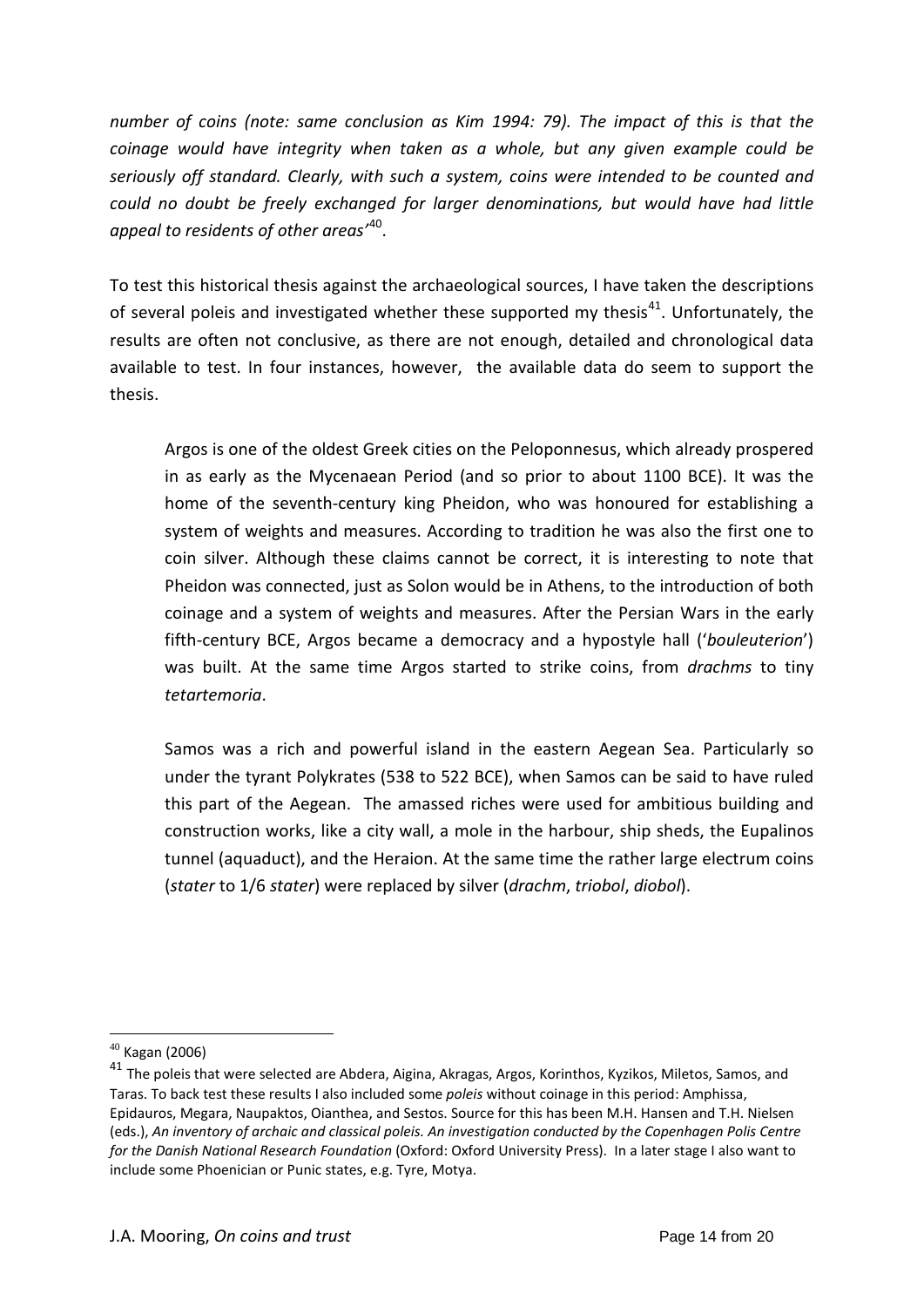| Polis:                           | Samos (Ionia) |                   |           |  |         |  |  |  |                                                                                                               |           |           |  |
|----------------------------------|---------------|-------------------|-----------|--|---------|--|--|--|---------------------------------------------------------------------------------------------------------------|-----------|-----------|--|
| Item                             | Category      | Source            |           |  |         |  |  |  | 620 - 600 600 - 580 580 - 560 560 - 540 540 - 520 520 - 500 500 - 480 480 - 460 460 - 440 440 - 420 420 - 400 |           |           |  |
|                                  | Government    | Rubinstein (2004) | oligarchy |  | tyrants |  |  |  |                                                                                                               | oligarchy | democracy |  |
| Second Messenian War             | Warfare       | Rubinstein (2004) |           |  |         |  |  |  |                                                                                                               |           |           |  |
| Battle at Salamis                | Warfare       | Rubinstein (2004) |           |  |         |  |  |  |                                                                                                               |           |           |  |
| Battle of Lade                   | Warfare       | Rubinstein (2004) |           |  |         |  |  |  |                                                                                                               |           |           |  |
| Sea power                        | Warfare       | Rubinstein (2004) |           |  |         |  |  |  |                                                                                                               |           |           |  |
| Fortified acropolis              | Construction  | Rubinstein (2004) |           |  |         |  |  |  |                                                                                                               |           |           |  |
| City wall                        | Construction  | Rubinstein (2004) |           |  |         |  |  |  |                                                                                                               |           |           |  |
| Mole in harbour                  | Construction  | Rubinstein (2004) |           |  |         |  |  |  |                                                                                                               |           |           |  |
| Shipsheds                        | Construction  | Rubinstein (2004) |           |  |         |  |  |  |                                                                                                               |           |           |  |
| Eupalinos tunnel                 | Construction  | Rubinstein (2004) |           |  |         |  |  |  |                                                                                                               |           |           |  |
| Heraion                          | Construction  | Rubinstein (2004) |           |  |         |  |  |  |                                                                                                               |           |           |  |
| Electrum                         | Coinage       | Rubinstein (2004) |           |  |         |  |  |  |                                                                                                               |           |           |  |
| Lead coins of Polykrates         | Coinage       | Rubinstein (2004) |           |  |         |  |  |  |                                                                                                               |           |           |  |
| Silver drachme, triobol, diobol  | Coinage       | Rubinstein (2004) |           |  |         |  |  |  |                                                                                                               |           |           |  |
| Silver tetradrachme              | Coinage       | Rubinstein (2004) |           |  |         |  |  |  |                                                                                                               |           |           |  |
| Silver tetradrachme, trihemiobol | Coinage       | Rubinstein (2004) |           |  |         |  |  |  |                                                                                                               |           |           |  |
| Earliest silver coinage          | Coinage       | Kim (1994)        |           |  |         |  |  |  |                                                                                                               |           |           |  |
| Small denominations              | Coinage       | Kim (1994)        |           |  |         |  |  |  |                                                                                                               |           |           |  |

Akragas was one of the leading cities in Magna Graecia. Soon after its foundation by Gela in 580, the tyrant Phalaris seized power. It was a time of expansion with victories over the indigenous Sicilian population. During this period of tyranny, which lasted until 471, many building projects were undertaken (walls, harbour, urban planning and several sanctuaries). In the same time Akragas also started to mint silver coins.

Epidauros was a small city on the Peloponnese, subjected to Argos. It was well-known in Greece by its temple of Asklepios, which was a Panhellenic healing centre. Epidauros only began to mint from 350 BCE onwards; the monumental and ambitious building of the temple started a little earlier and attracted artisans from remote parts of Greece. Also 'religious ambassadors' (theoroi and theorodokoi) were sent out to other Greek cities as of that period. It seems that the reason to mint didn't change in the Classical Period and was not restricted to Greece.

Henry Kim has demonstrated, that already soon after the shift from electrum to silver coinage small denominations or fractional silver coinage (i.e. fractions of a stater or drachm) developed. From the third quarter of the sixth century BCE the mints of cities like Athens, Aigina, Phokis, Sikyon, Thebes and Miletos produced substantial amounts of fractional silver<sup>[42](#page-14-0)</sup>. Only larger denominations were found at a greater distance of the mint. This can be the result of long distance trade, where certain types of coins became widely used, e.g. Aiginetan turtles, Athenian owls, and Corinthian Pegasi. These coins were used as money, but may also be the traded object; export of silver through coins is less likely<sup>[43](#page-14-1)</sup>. An indication to the local use of coinage, even in the vast Persian empire, is given by Meadows: *'But whereas, when the daric and siglos were created in the early sixth century, they were*  introduced into a world where gold and silver coinage was a new phenomenon, the *administrators behind the satrapal coinages of the fourth century had to insert new coinages* 

<span id="page-14-1"></span><span id="page-14-0"></span><sup>&</sup>lt;sup>42</sup> Kim (1994).<br><sup>43</sup> Bissa (2009): 84. Silver was exported mainly as bullion, which is attested in evidence from hoards, Bissa (2009): 90.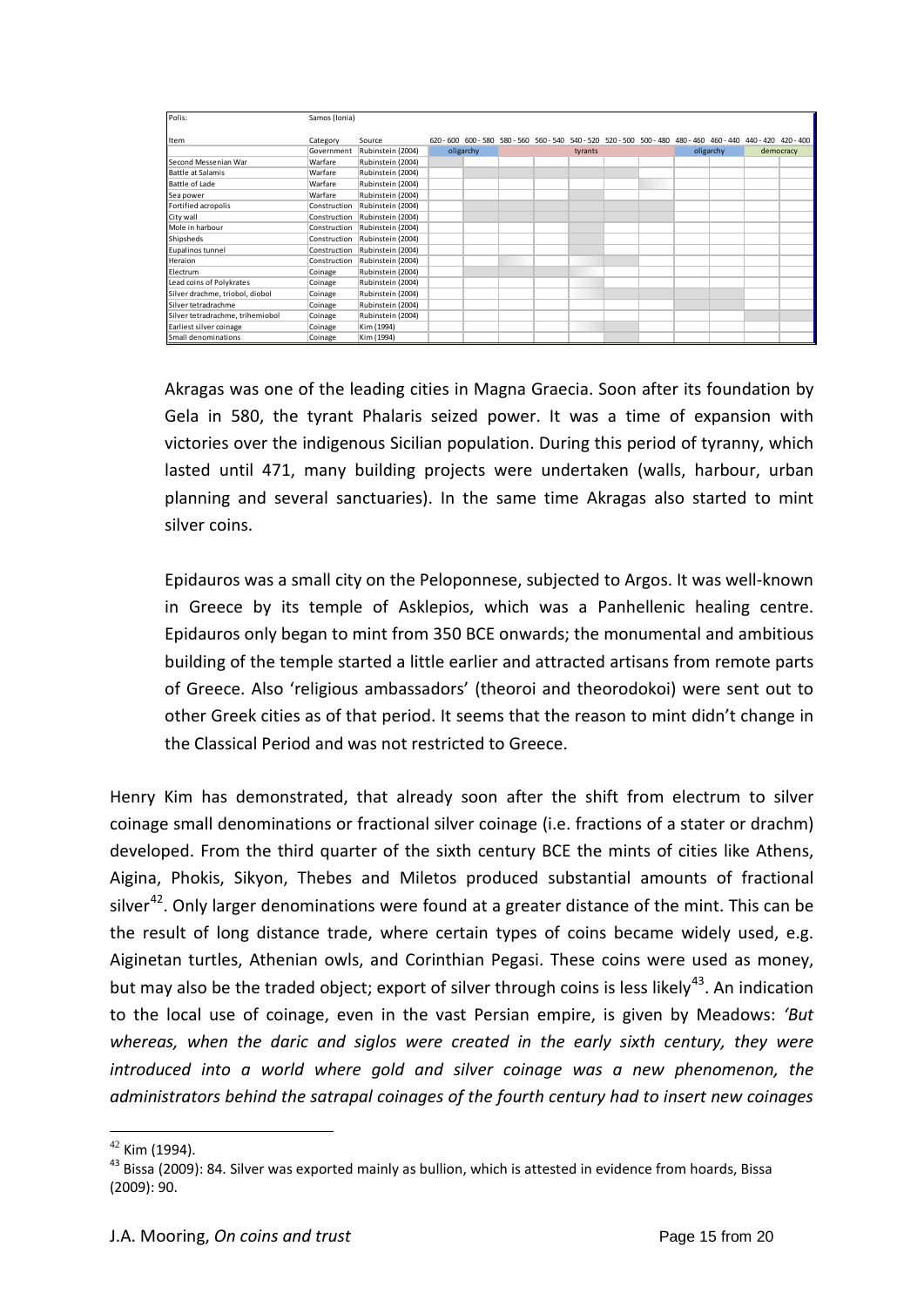*into existing traditions. They chose to make their coins look more local and less royal in order to make them more acceptable to their recipients. Even the royal coinage, in the name or with the designs of the king, was forced to adapt in the middle of the fourth century by changing its weight standards from Persian to Greek, and borrowing the designs of Athens'*[44.](#page-15-0)

The use of coins are documented in all kinds of texts and inscriptions ranging from the reimbursement for serving on juries to the interest on loans, from payment for the seats at dramatic festivals to the fee of the ferryman Charon for the last trip of a deceased<sup>[45](#page-15-1)</sup>. For such daily uses, it was convenient to recognize the coins in an instance, so denominations were added to the field of the coin. Sometimes in the form of an abbreviation, sometimes with pellets (see below two examples from Akragas).

In the fifth century the mints in Southern Italy and Sicily started to experiment with bronze coinage as an alternative to the tiny silver coins. Although several shapes were tried out (e.g. cast coins, bell and dolphin shaped coins) its recognisability was guaranteed by sticking to the same representations. Below are some examples from Akragas; on the obverses an eagle, on the reverse a crab was depicted. These last characteristics (denomination on the coins, introduction of base metals) were the last steps towards fiduciary money; the intrinsic value of coined money was soaked off the extrinsic value.







Figure 5 Coins from Akragas

From left to right:

- reverse silver litra with letters 'ΙΛ' (retrograde for *litra*, 0.46 grams)
- cast bronze coin (8.73 grams)
- bronze hexas (7.1 grams)
- bronze onkia (4.66)
- reverse silver pentonkion with five pellets (0.26 grams)
- reverse bronze hemilitron (16.1 grams)

 $44$  Meadows (2008): 188.

<span id="page-15-1"></span><span id="page-15-0"></span><sup>45</sup> Kim (1994) 80-81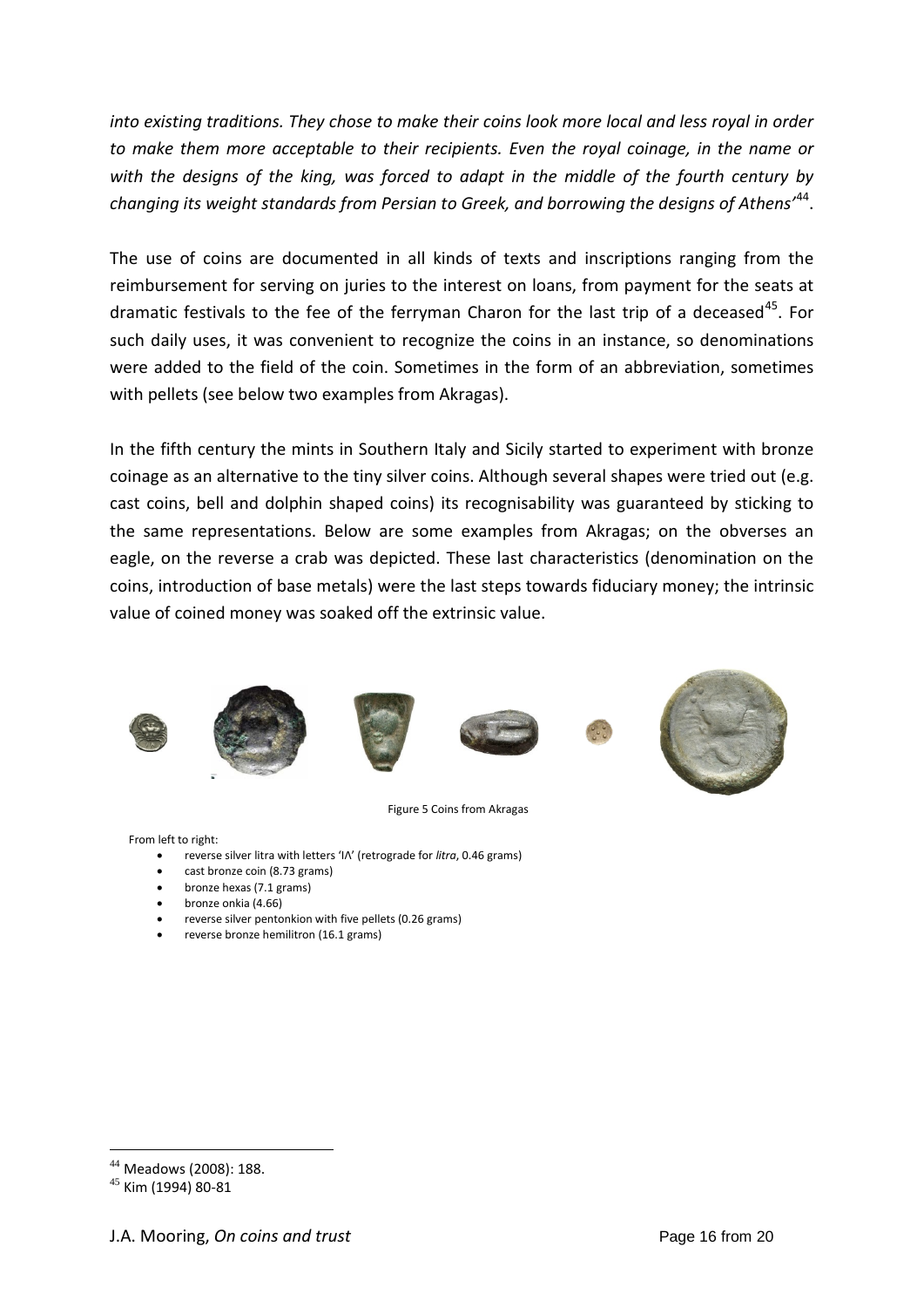### **8. Conclusion**

The peoples of the Near East have had more than two thousand years of experience with money to facilitate trade, to measure out taxes and comparable exactions, or to store wealth such as for hoarding etc. The instrument we now call money took many shapes and forms and although people were keen enough to experiment from time to time with new forms of money (see above), there was no urge, apparently, to embrace the 'invention' of coined money which seems to have been done in Lydia<sup>[46](#page-16-0)</sup>. In some Greek poleis, however, the idea got on fast, as there was no such deadweight of custom and heritage; in the Greek world, therefore, it was increasingly found that coinage fitted the purpose of both individuals and their states. For all the mental and cultural factors that help to influence the innovative possible, it was the lack of impediments, perhaps, that proved to be the decisive factor. Whereas Near Eastern societies found themselves burdened by tradition, suffering the stifling effects of the handicap of the head start so to speak, an increasing amount of Greek communities saw opportunities for more innovative action in their own cultural spheres, 'borrowing' good ideas at the right time, as start-ups often do.

## **9. References**

Bissa, E.M.A. (2009), *Governmental Intervention in Foreign Trade in Archaic and Classical Greece = Mnemosyne Supplements. History and Archaeology of Classical Antiquity* 312 (Leiden / Boston: Brill)

Cook, R.M. (1958), 'Speculations on the origins of coinage' in *Historia* 7: 257-262

Corfù, N.A. (in press), 'A new thesis for siglos and Dareikos' in Proceedings of the XIV International Numismatic Congress (International Numismatic Commission)

D'Angour, A. (2011), *The Greek and the new. Novelty in ancient Greek imagination and experience* (Cambridge: Cambridge University Press)

Furnham, A. and M. Argyle (1998), *The psychology of money* (Routledge, London)

Goudsmit, S. (2004), *The limits of money. Three perceptions of our most comprehensive value system* (Delft, Eburon Academic Publishers)

Hafford, W.B. (2005a), 'Hanging in the Balance: Precision Weighing in Antiquity' in *Expedition* 47.2: 35-37

Hafford, W.B. (2005b), 'Mesopotamian Mensuration: Balance Pan Weights From Nippur' in *Journal of the Economic and Social History of the Orient* 48: 345-387

Hansen, M.H. (2004), 'Coins as evidence for polis identity' in M.H. Hansen and T.H. Nielsen (eds.), *An inventory of archaic and classical poleis. An investigation conducted by the* 

<span id="page-16-0"></span><sup>46</sup> Peter van Alfen rightfully recapitulate: '*Reducing transaction costs is seen as one of the great advantages of coinage over Hacksilber […] This reduction in transaction costs, however, could be offset by the prevalence of counterfeit coins'*. Van Alfen (2012): 14.  $\overline{a}$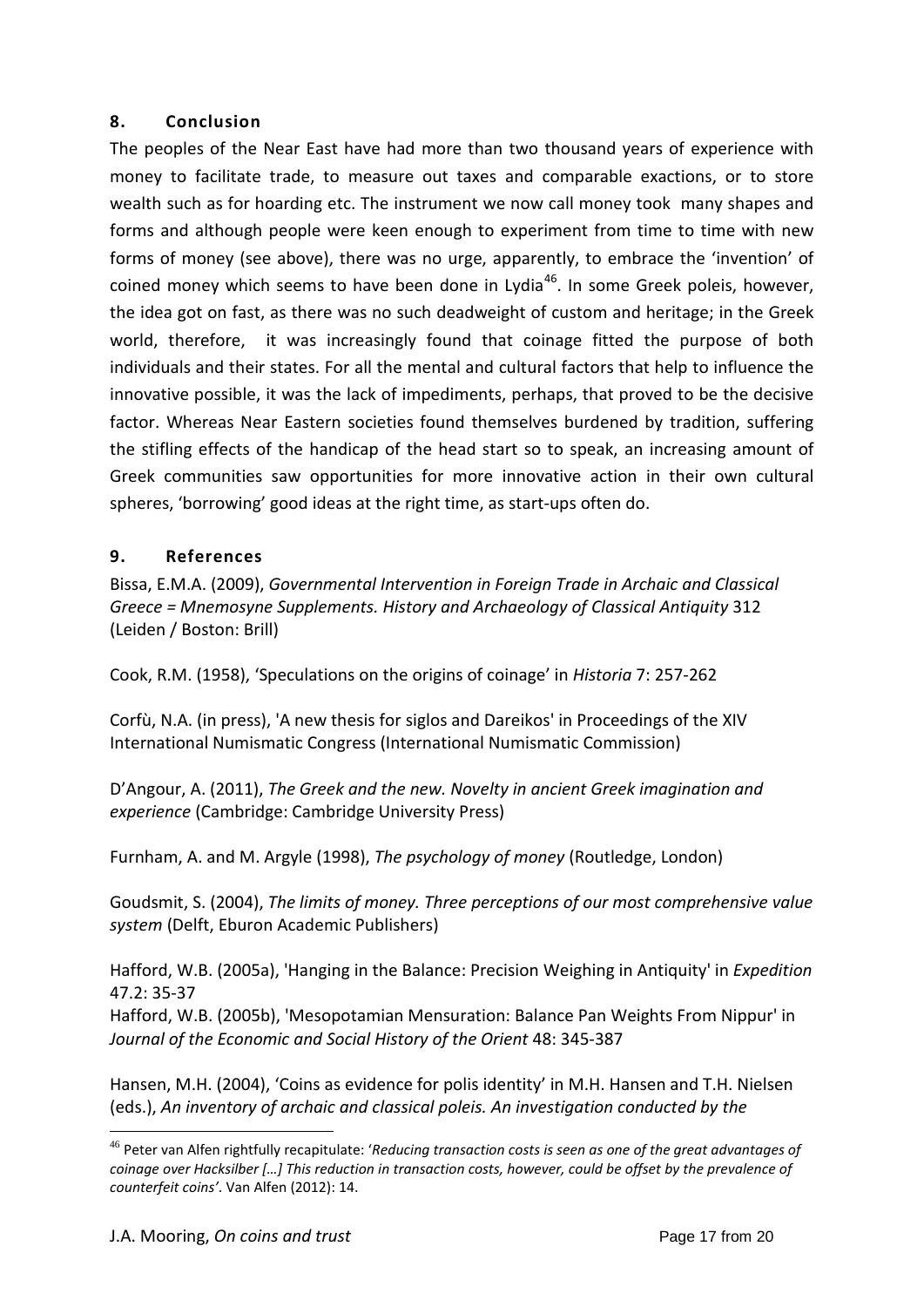*Copenhagen Polis Centre for the Danish National Research Foundation* (Oxford: Oxford University Press): 144-149

Henry, J.F. (2004), 'The Social Origins of Money: The Case of Egypt' in L.R. Wray and E. Elgar (eds.), *Credit and State Theories of Money. The Contributions of A. Mitchell Innes* (Cheltenham / Northampton: Edward Elgar Publishing): 79-98

Howgego, C.J. (1990), 'Why did ancient states strike coins?' in *The Numismatic Chronicle* 150: 1-25

Hudson, M. (2004), 'The Archaeology of Money: Debt versus Barter. Theories of Money's Origins' in L.R. Wray and E. Elgar (eds.), *Credit and State Theories of Money. The Contributions of A. Mitchell Innes* (Cheltenham / Northampton: Edward Elgar Publishing): 99- 127

Johnstone, S. (2011), *A history of trust in ancient Greece* (Chicago, London: University of Chicago Press)

Jursa, M. (2010) with contributions by J. Hackl, B. Janković, K. Kleber, E.E. Payne, C. Waerzeggers and M. Weszeli, *Aspects of the Economic History of Babylonia in the First Millennium B.C. Economic Geography, Economic Mentalities, Agriculture, the Use of Money and the Problem of Economic Growth = Veröffentlichungen zur Wirtschaftsgeschichte Babyloniens im 1. Jahrtausend v. Chr. 4 = Alter Orient und Altes Testament Veröffentlichungen zur Kultur und Geschichte des Alten Orients und des Alten Testaments* 377 (Münster: Ugarit-Verlag)

Kagan, J.H. (2006), 'Small Change and the Beginning of Coinage at Abdera' in P.G. van Alfen (ed.) *Agoranomia. Studies in Money and Exchange presented to John H. Kroll* (The American Numismatic Society, New York): 49-60

Kim, H.S. (1994), *Greek Fractional Silver Coinage: A reassessment of the inception, development, prevalence, and functions of small change during the late Archaic and early Classical periods* (unpublished MPhil, University of Oxford)

Kim, H.S. (2001), 'Archaic coinage as evidence for the use of money' in A. Meadows and K. Shipton (eds) *Money and its uses in the ancient Greek world* (Oxford University Press, Oxford): 7-21

Kim, H.S. (2002) 'Small change and the moneyed economy' in P. Cartledge, E.E. Cohen and L. Foxhall (eds) *Money, labour and land. Approaches to the economies of ancient Greece* (Routledge, London): 44-51

Kraay, C.M. (1964), 'Hoards, Small Change and the Origin of Coinage' in *Journal of Hellenic Studies* 84: 76-91.

Kroll, J.H. (1998), 'Silver in Solon's Laws' in R. Ashton and S. Hurter (eds.) *Studies in Greek numismatics in memory of Martin Jessop Price* (Spink, London): 225-232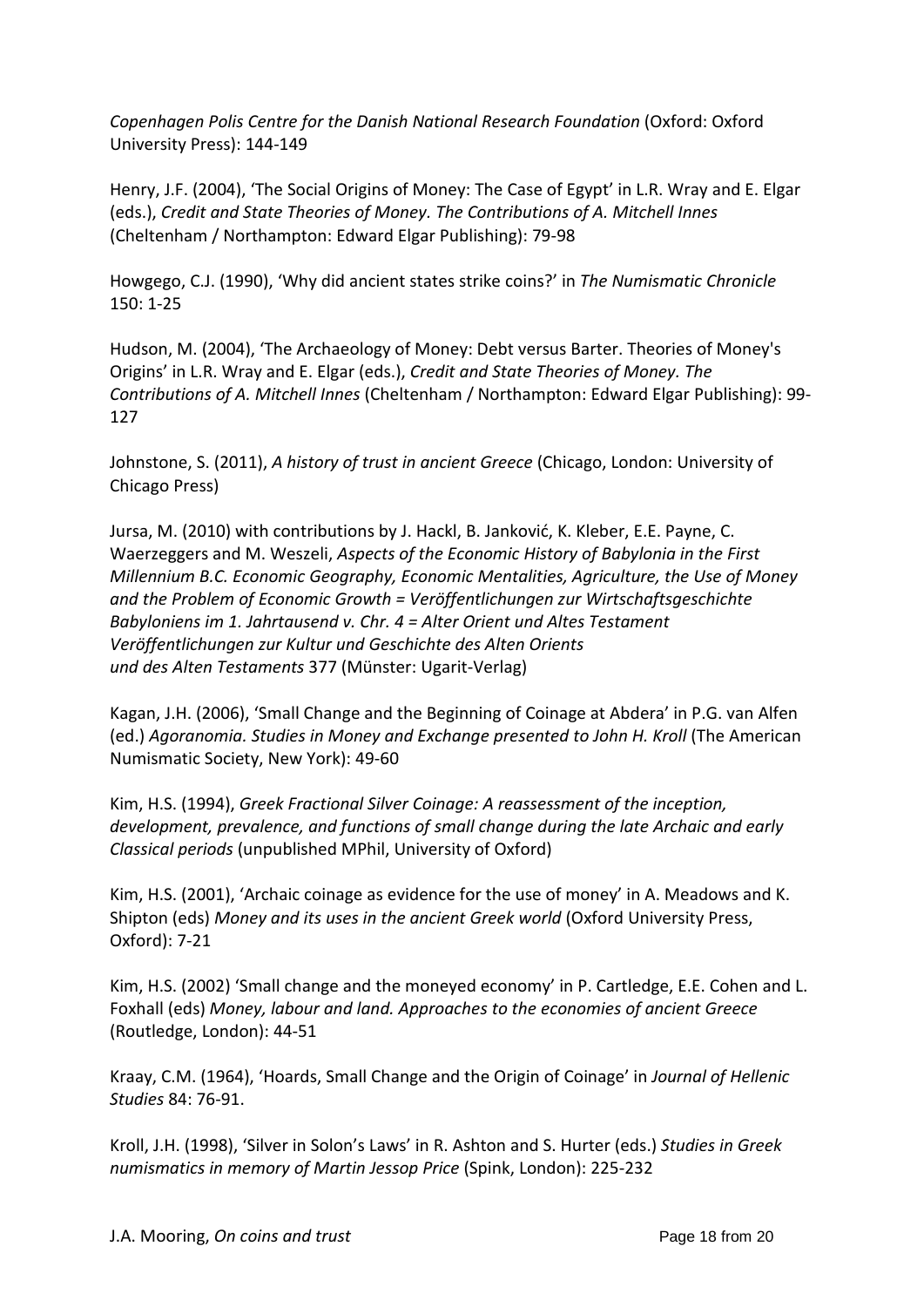Kroll, J.H. (2001) 'Observations on Monetary Instruments in Pre-Coinage Greece' in Balmuth, M.S. (ed.) *Hacksilber to coinage: new insights into the monetary history of the Near East and Greece. A collection of eight papers presented at the 99th annual meeting of the archaeological institute of America, = Numismatic studies* 24 (The American Numismatic Society New York): 77-91

Kroll, J.H. (2008) 'The monetary use of weighed bullion in Archaic Greece' in W.V. Harris (ed.) *The monetary systems of the Greeks and Romans* (Oxford University Press, Oxford): 12-37

Kurke, L. (1999) *Coins, bodies, games, and gold. The politics of meaning in Archaic Greece* (Princeton: Princeton University Press)

Martin, T.R. (1995), 'Coins, Mints, and the Polis' in M.H. Hansen (ed.), *Sources for the Ancient Greek City-State = Historisk-filosofiske Meddelelser* 72 (Copenhagen: Royal Danish Academy of Sciences and Letters) 257-291

Martin, T.R. (1996), 'Why did the Greek polis originally need coins?' in Historia 45.3: 257-283 Meadows, A.R. (2005), 'The Administration of the Achaemenid Empire' in J. Curtis and N. Tallis (eds.), *Forgotten Empire. The World of Ancient Persia* (London: publisher unknown) 181-188

Melville-Jones, J.R. (2006), 'Why did the Ancient Greeks strike coins?' in *Journal of the Numismatic Association of Australia* 17: 21-30.

Meshorer, Y. (1998), *Ancient means of exchange, weights and coins* (Haifa)

Mørkholm, O. (1982), 'Some reflections on the Productions and Use of Coinage in Ancient Greece' in *Historia* 31: 290-305

Osborne, R. (1996), *Greece in the making: 1200-479 BC* (London: Routledge)

Powell, M.A. (1978), 'A contribution to the history of money in Mesopotamia prior to the invention of coinage' in B. Hruška and G. Komoróczy, *Festschrift Lubor Matouš* 2 (Budapest: ELTE): 211-243

Powell, M.A. (1996), 'Money in Mesopotamia' in *Journal of the Social and Economic History of the Orient* 39, 224-242

Powell, M.A. (1999) 'Wir müssen alle unsere Nische nutzen: Monies, motives and methods in Babylonian economics' in J.G. Dercksen (ed) *Trade and finance in ancient Mesopotamia (MOS Studies 1) Proceedings of the first MOS symposium (Leiden 1997)* (Nederlands Historisch-Archaeologisch Instituut, Istanbul): 5-23

Radner, K. (1999) 'Money in the Neo-Assyrian Empire' in J.G. Dercksen (ed) *Trade and finance in ancient Mesopotamia (MOS Studies 1) Proceedings of the first MOS symposium (Leiden 1997)* (Nederlands Historisch-Archaeologisch Instituut, Istanbul): 127-157